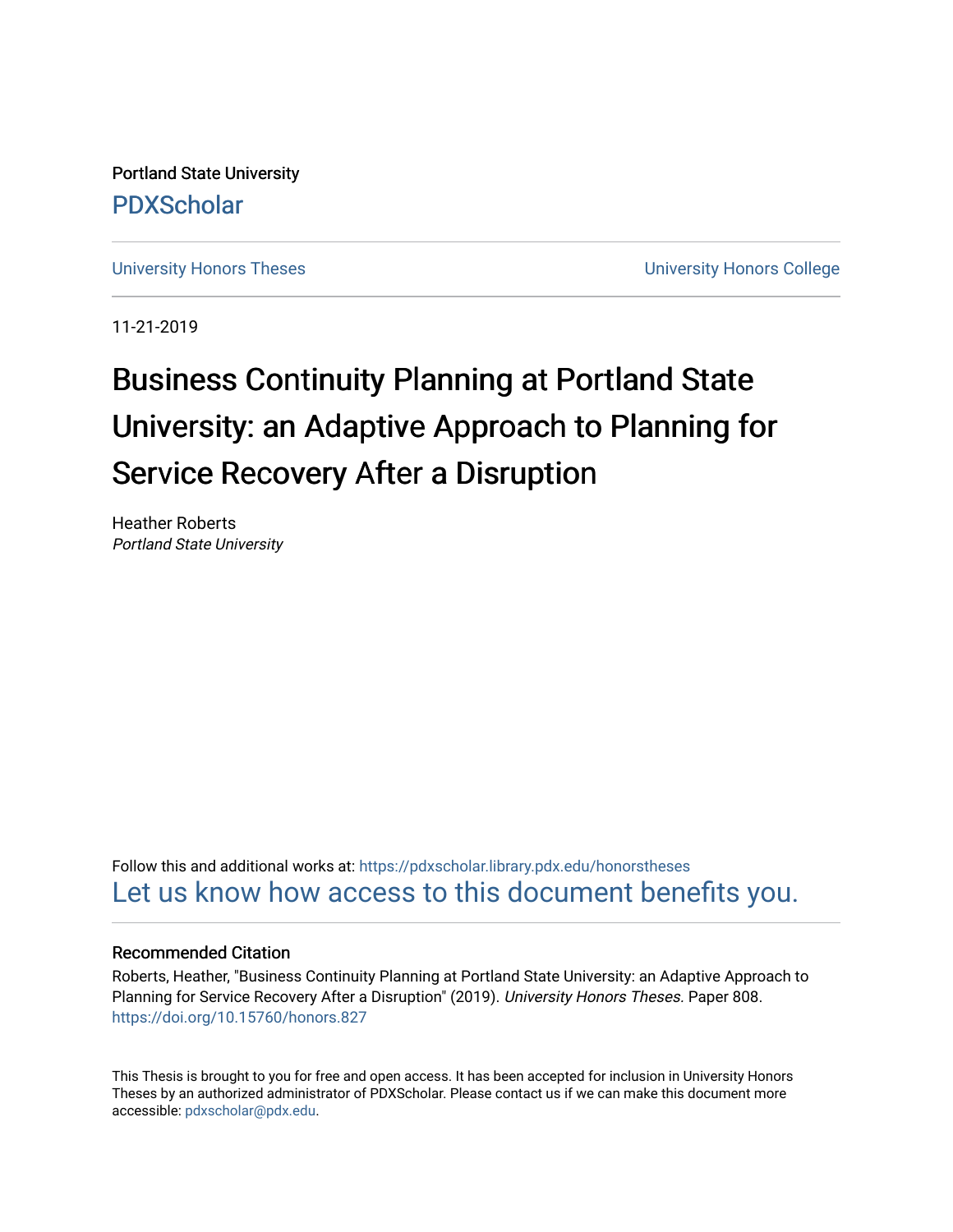Business Continuity Planning at Portland State University: An Adaptive Approach to Planning

for Service Recovery After a Disruption.

By

Heather Roberts

An undergraduate honors thesis submitted in partial fulfillment of the

requirements for the degree of

Bachelor of Science

in

University Honors

and

Business Administration, Supply and Logistics Business Administration, Management and Leadership

Thesis Adviser

Emma Stocker

Portland State University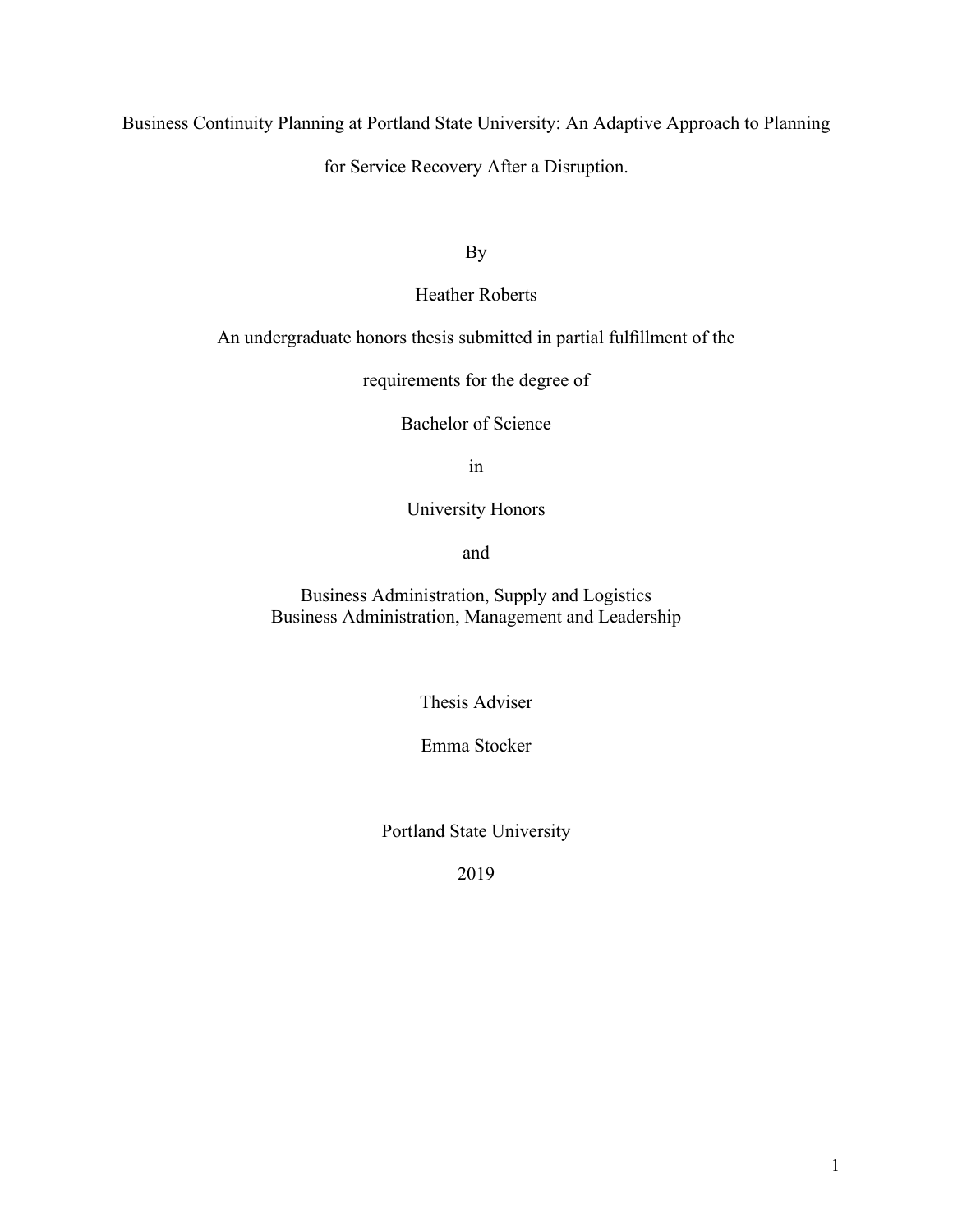# **Abstract**

This paper examines a case study following the development of business continuity plans at Portland State University (PSU). The PSU business continuity planning team explored a new theory of Adaptive Business Continuity and evaluated its usefulness in an academic service industry. The business continuity project team set out to answer these critical questions: 'Could the Adaptive Business Continuity Theory work for PSU? Was it up to the challenge of many departments with varied regulations, rhythms and stakeholders? Could the Adaptive Business Continuity Theory be implemented by a limited emergency management staff? Would there be enough buy-in from the PSU department subject matter experts to produce a workable business continuity plan?' The results supported the use of Adaptive Business Continuity Theory at PSU, with a wider range of benefits then expected.

#### **Introduction**

Portland State University (PSU) is a 50-acre collegiate campus incorporated in the heart of downtown Portland, Oregon. The campus is comprised of 50 academic and administration buildings and ten residential buildings that house nine schools and colleges representing 200 degree programs. The 7,258 full and part-time employees provide education and support to 27,670 students, 150 different student clubs and thirteen different athletic sports. PSU has solidified its connection with the city through its moto, "Let knowledge serve the city" (Portland State University, 2017). As PSU opens its doors and blurs the lines between the classroom and the city it serves, it exposes itself to risks. Some risks are inherent to normal daily operations while others are unique to an academic entity interspersed in an urban city center.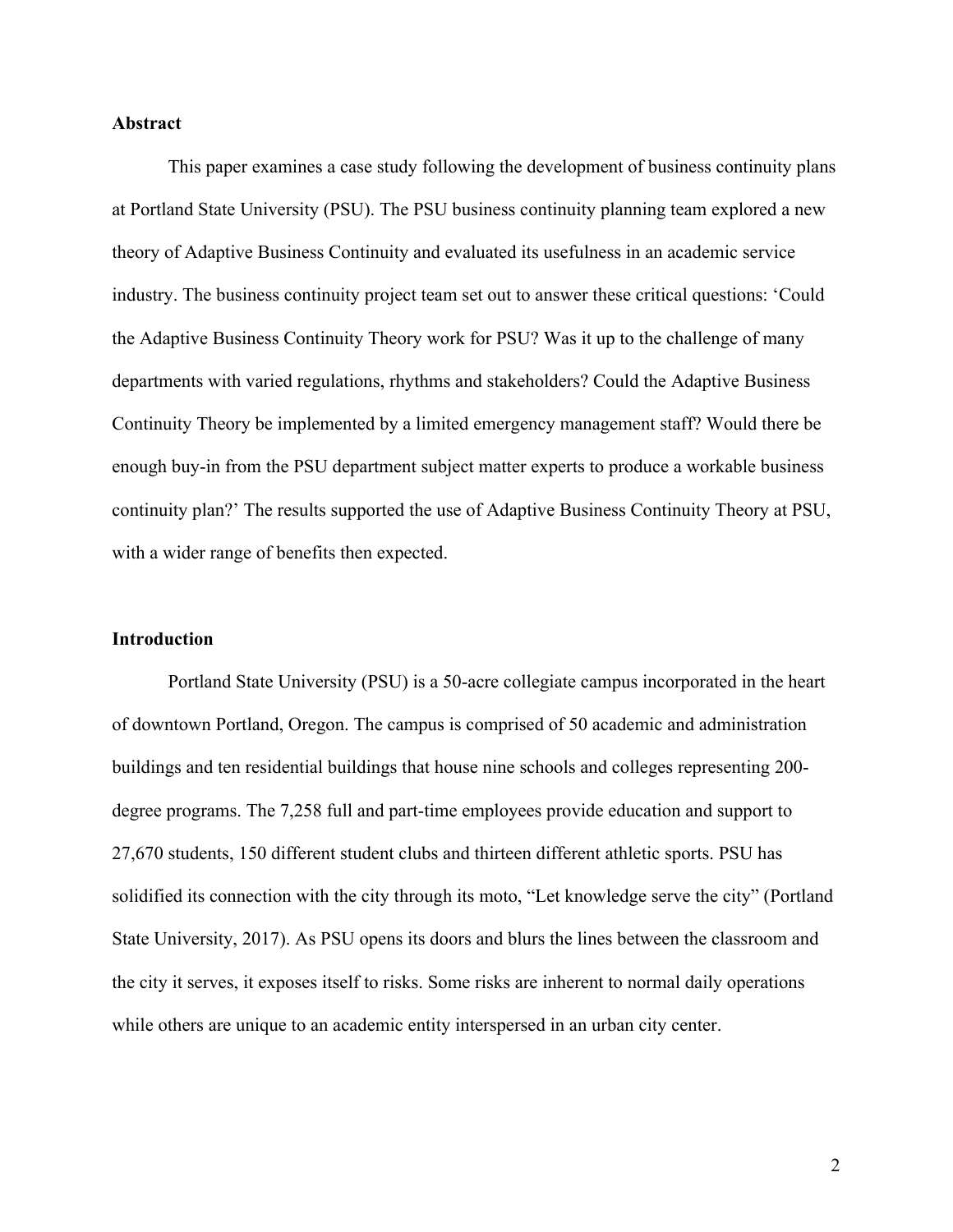Risks can manifest into a crisis or a disruption at a moment notice or be anticipated.

These disruptive incidents can be physical disruptions and have impacts which range from loss of building access or loss of essential equipment such as from a broken fire suppression pipe to personal losses, to infectious epidemics or regional natural disasters. Business continuity (BC) is concerned with recovering critical services after a disruptive incident large or small. BC planning is the process of creating decision making tools and procedures that staff can use when faced with a disruption incident (Herbane, 2010). BC planning is a vital part of the emergency planning strategy for any organization. BC planning is the rebuilding work that follows a disruption.

When a major disaster or crisis hit prior to the 1970's, a company had two options. The company would either walk away from the building and equipment, or if it was fortunate enough it would rebuild. For example, at the end of May 1948, spring melt caused a heavy snow pact to flood the Columbia river and in one day destroyed Vanport, the second largest city in Oregon (Geilling). This disaster displaced 40,000 residents, the Portland Shipyards, and the Vanport Extension Service known as Vanport College. The face of Vanport Island was forever changed, the business and homes were never to be rebuilt. However, "the administrators of the college acted quickly to find temporary sites to keep the school up and running" (Portland State University Digital Exhibits). Vanport College was relocated to Lincoln High School in downtown Portland and would recover and become known as Portland State University. The school was fortunate to be part of the Oregon State System of Higher Education, and to receive 90% of its tuition dollars from the United States government GI Bill (Portland State University Digital Exhibits). Vanport College was able to rebuild because of its decentralized administration and the government's investment of capital.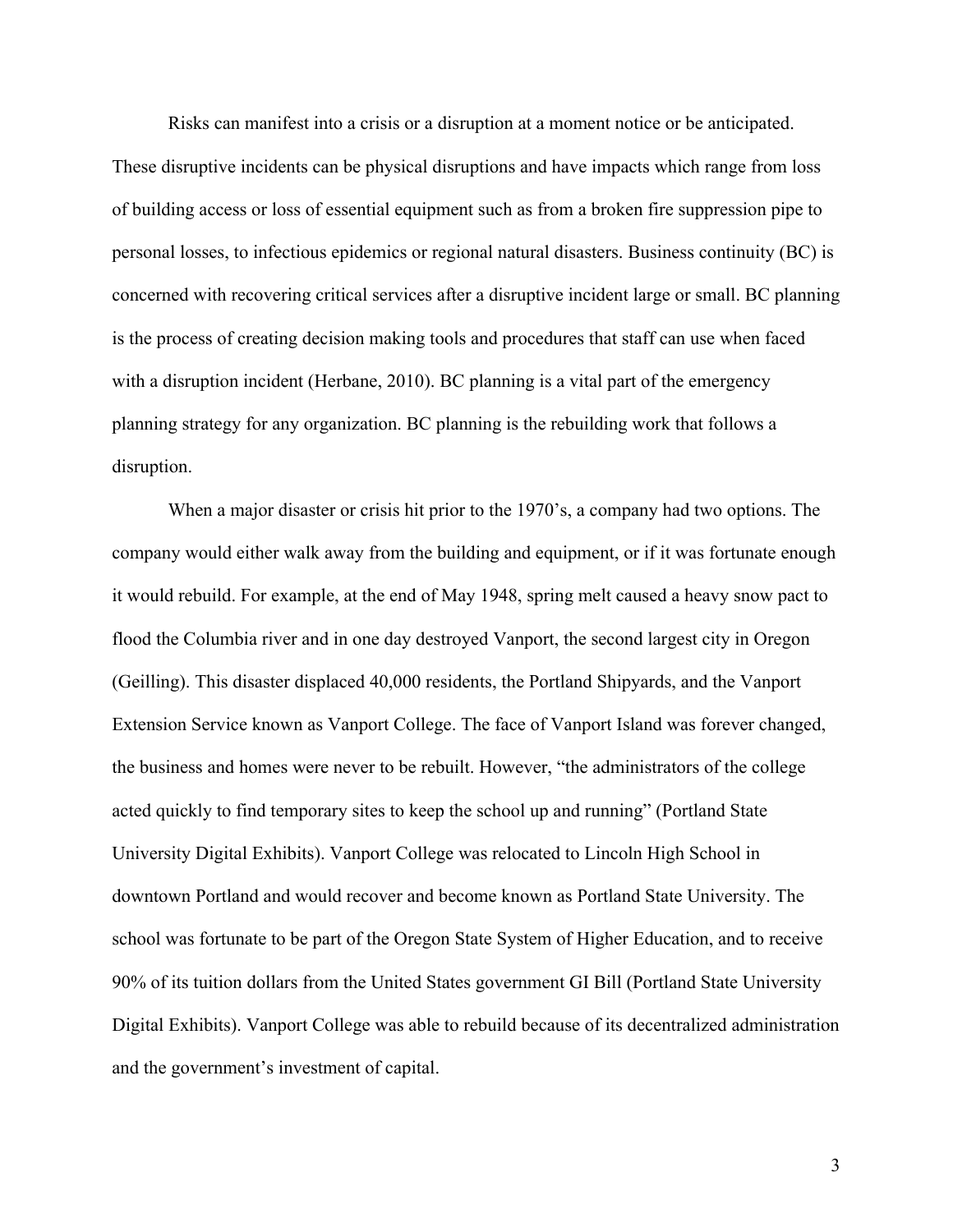### **Literature Review**

In 1963 C.F. Hermann, an expert in crisis management, defined a crisis in an organization as an "unexpected incident that threatens high-level priorities and allows little time for managers to respond" (1963). This was the beginning of the BC conversation. Early literature from 1970 to 1990 centered around defining the how and why of BC and its place in business resilience. The growth of computers and information technologies precipitated industry regulation designed to ensure the safety and integrity of information (Herbane, Brahim. October 2010). These government regulations increased the need for BC and the guidelines for BC best practices were established. These best practices include the Business Impact Analysis, Recovery Time Targets, and Risk Assessments.

The BC literature underwent a metamorphosis into a more holistic approach with the emergence of global operations. From 1990 to 2001, the attention shifted to answering the question 'How to safeguard the existence, capabilities, and future expansion of the entire organization?' (Jedynak, Piotr. 2013). The timeframes in these processes became dominated by the competing of international continuity standards. International companies involved in manufacturing and selling in the global arena were forced to create continuity plans that met competing international standards. These plans increased the requirements and complexity of the best practice activities.

The New York City Twin Tower attack on September 11, 2001 (9/11) was a catalyst that propelled the BC conversation into the private business sector (Herbane, Brahim. October 2010). The 9/11 attack affected everyone from the multi-national institutions that occupied five floors of the Twin Towers to the hundreds of smaller businesses including tiny ma and pa shops. Previously, BC literature focused on the financial, health, and government sectors, as well as the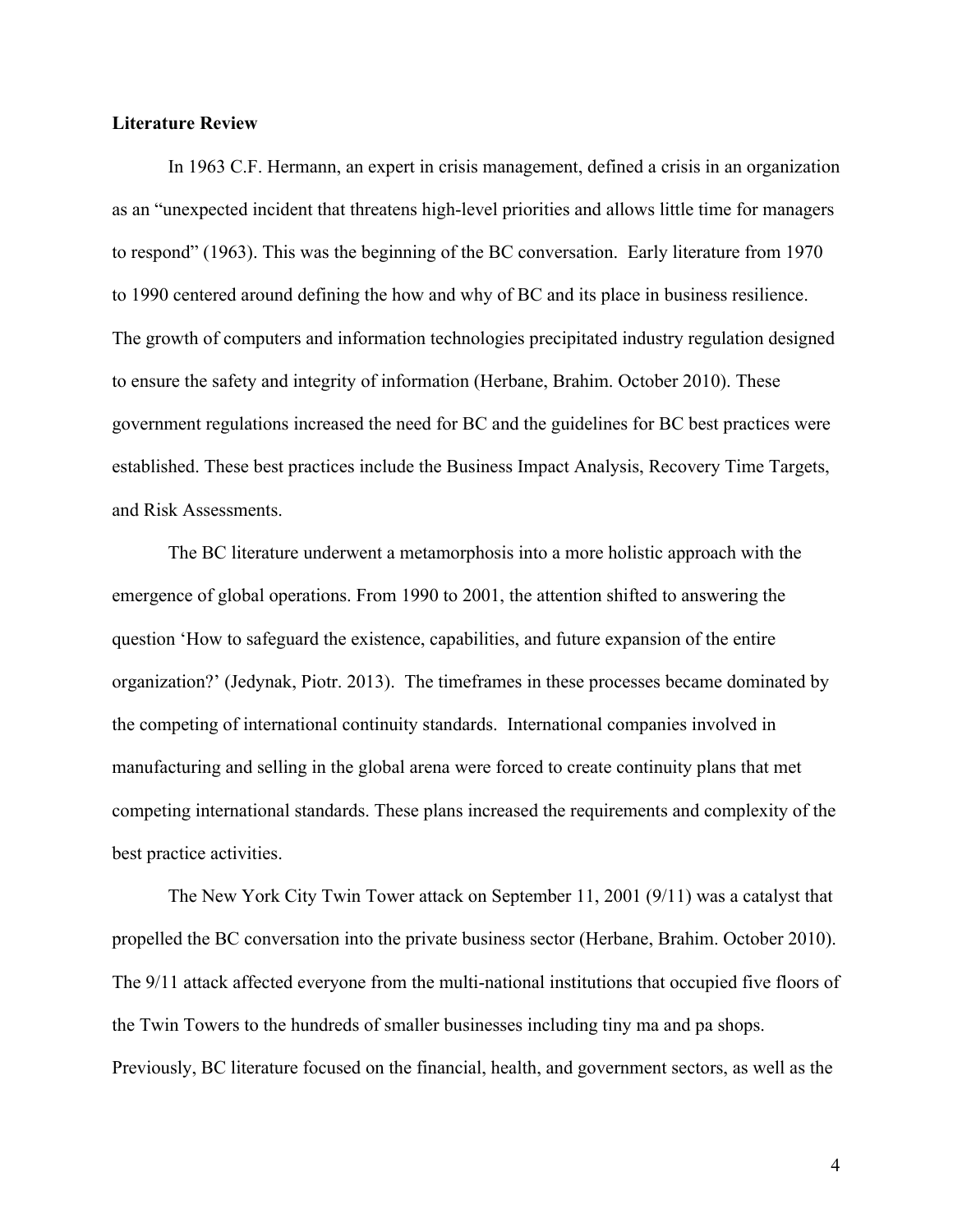information technology that supports it. The literature after 9/11 focused on advocating for BC planning and best practices in the private small business sector.

Since 2005, the literature has centered around the evaluation and effectiveness of continuity plans. Many studies since 2015 have evaluated lessons learned from the recovery of recent disasters such as Hurricane Katrina (August, 2005), Hurricane Ike **(**September, 2008), the 2010 – 2011 Christchurch (also called Canterbury) New Zealand earthquakes, the March, 2011 Japanese earthquake and tsunami, and Hurricane Sandy (October, 2012), (Rafferty, Murray 2016) (Rafferty, Pletcher 2018) (Yancey 2017). The results of those evaluations vary widely.

"A Resilient Organizations survey of 269 businesses impacted by the Canterbury earthquake sequence found that 60 per cent of respondents stated that a BC planning was not a great aid. This differs from Japan where the 286 companies in the Tohuku region, over 70 percent found their BC planning partly effective to very effective" (Hatton, et. al. 2016).

There seems to be no clear reason for the variation in effectiveness of these BC plans from this era. The difference in effectiveness could stem from cultural differences, an awareness of potential risks, general society preparedness, or the BC methodology used. These are good questions to investigate deeper the gap could be a topic for future study.

Within the last fifteen years, the literature has begun to emphasize the importance of BC planning in academic organizations.

"Colleges and universities are really like cities in terms of the services they must provide and even some of the businesses they are in. Universities operated close to 20 different businesses, including food preparation and services, hotel services,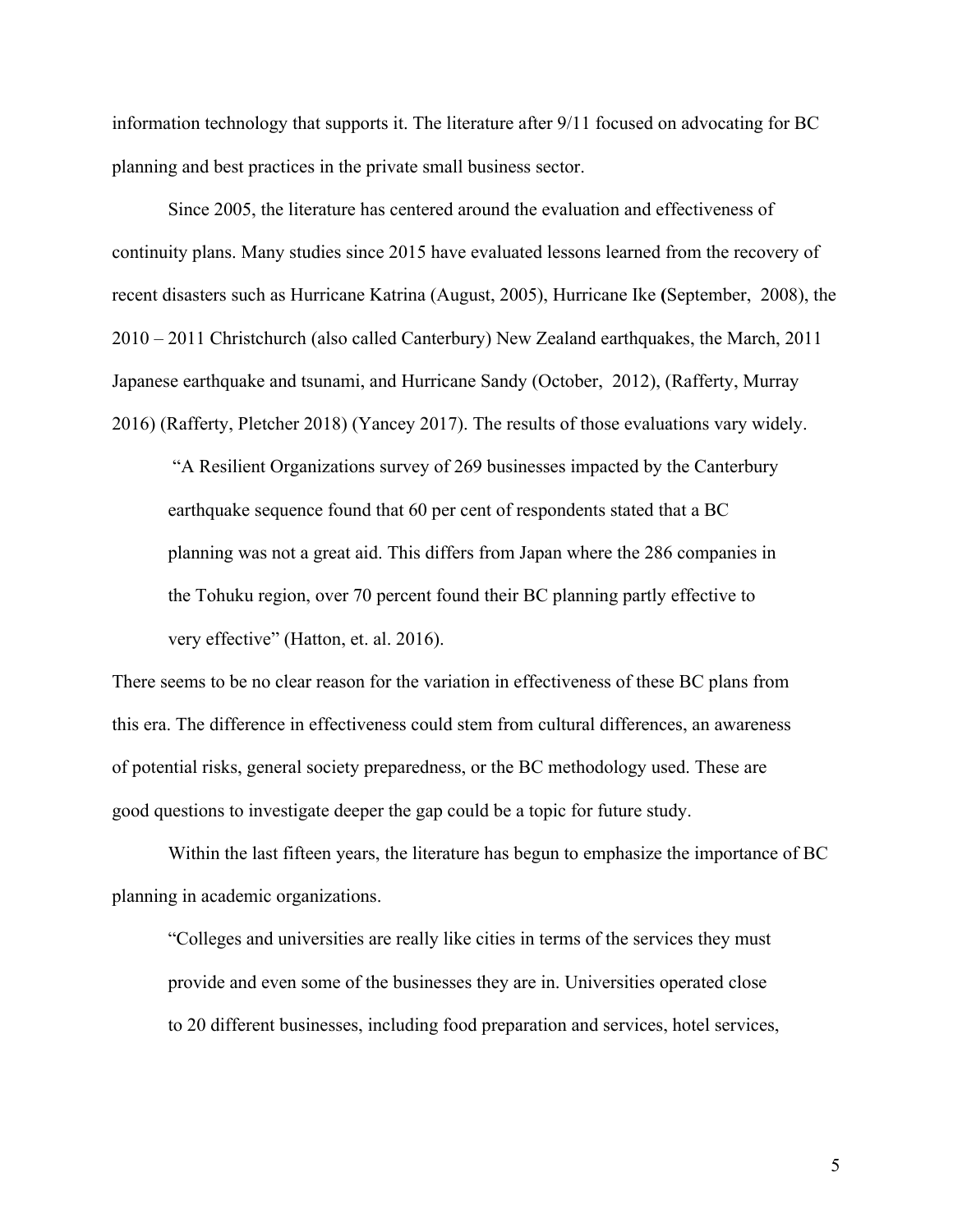retail outlets, health-care facilities, sports events, and many other activities

besides teaching and scholarship" (Mitroff, et. al. Jan – Feb. 2006)

Colleges and universities are susceptible to disaster incidents and crisis such as contagious disease outbreaks, fires, water damage, natural disasters, and terrorist attacks to name a few. These incidents do more than disrupt classes for a day or wo. These crises can lead to repair costs as well as loss of tuition revenues, loss of student data, research data, the need to re-establish admission procedures, and the need to actively retain or recruit staff and faculty. There is a need for universities to create a BC plan. However, "Universities themselves are not currently obliged by government to have specific continuity arrangements, with the exception of teaching hospitals attached to universities" (McGuiness, et.al. 2014) There is virtually no national research that details what colleges and universities have done to prepare for a crisis or what the best BC approach for preparation is (Mitroff, et al. 2006). Universities and Colleges are left with indistinct guidance on how to safe guard their organization, faculty, or their student's futures.

A growing number of college and university administrators are turning to BC planning to safeguarding their institutions from the devastating effects of disaster incidents and crisis. A small group of emergency managers from universities across America feel that the traditional BC best practices are not capable of addressing the complex situations facing their institutions or provide value and the return on investment.

National Fire Protection Agency (NFPA) committee approved the 1600 Standard on Disaster/Emergency Response and Business Continuity in December 2012. The NFPA 1600 Standard sets out to establish the best practices for BC. In the 1600 Standard are the principles,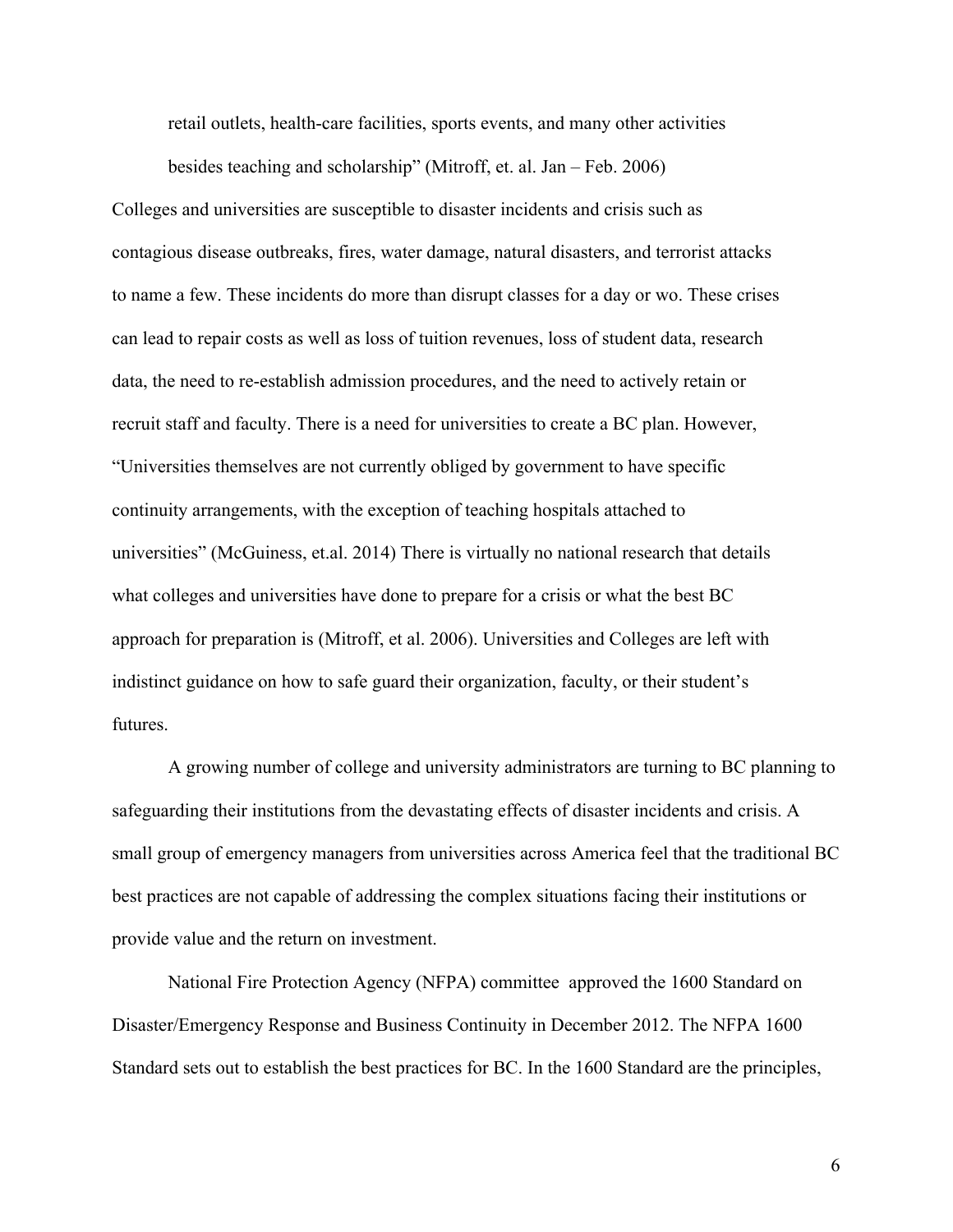inputs, actions, and strategic methodology for creating a traditional BC plan. "Developing an emergency and BC plan requires the efforts of a knowledgeable team. This is not a one-person job" (Nicoll et. al 2013). NFPA 1600 Standard consist of six fundamental components: program management, planning, implementation, training and education, exercises and testing, and program maintenance and improvement (NFPA 2013). The best practices key documents are: the risk assessment, the business impact analysis, the emergency operations response plan, the communications plan, and exercise testing (Nicoll et. al 2013). The risk assessment aims to identify hazards and monitor those hazards and the likelihood of their occurrence in the following areas; natural hazards human-caused events, technology-caused events and the vulnerability of people, property, operations, the environment, and the organization (NFPA 2013). The business impact analysis evaluates the potential impact resulting from interruption or disruption of individual functions, processes, and applications (NFPA 2013). Emergency operation response plans shall define responsibilities for carrying out specific actions in an emergency, resource management plan and the communications plan (NFPA 2013). The emergency response and BC plan should be tested regularly and reevaluated yearly or as needed. Reevaluation should occur when a change in any of the following impacts the entity's program: regulations, hazards and potential impacts, resource availability or capability, or changes to the organization in the areas of funding, infrastructure, including technology environment, economic and geographic stability, or services (NFPA 2013).

In 2015, David Lindsedt and Mark Armour released "The Continuity 2.0 Manifesto". The Manifesto is in response to the laborious traditional BC methodology that has failed to keep up with technological and organizational practice advancements. Lindsedt and Armour argue that traditional BC practices have become entrenched in processes that increasingly consume more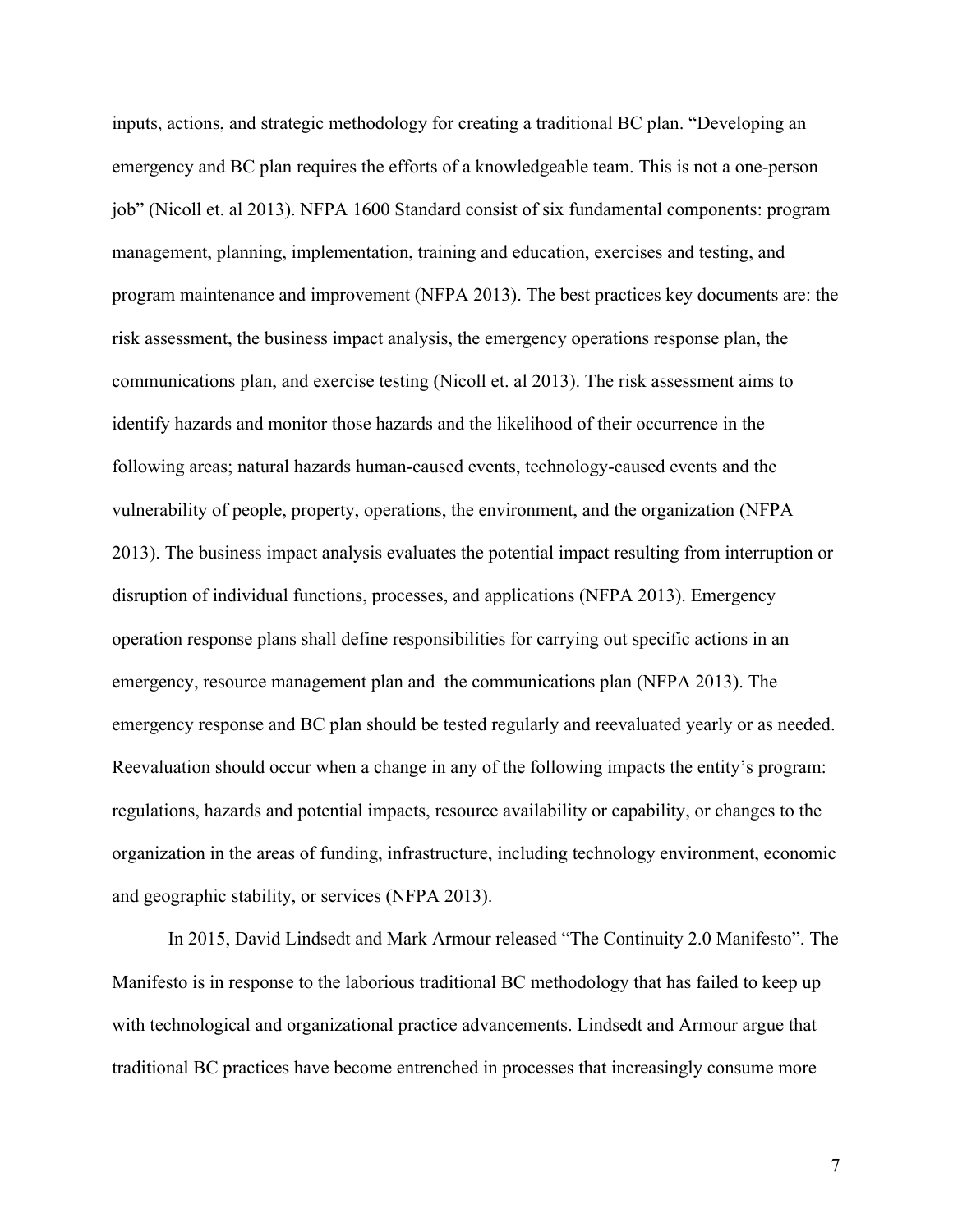time and resources, causing organizations to question the return on investment (pg. 153). "Traditional BC seeks to define processes for managing a BC program or system; Adaptive BC seeks to define a framework for preparing organizations to continue business in case of a disruption" (pp 3-4). The Continuity 2.0 Manifesto has undergone a name change to Adaptive BC. This new theory has revolutionized the approach to BC planning.

Traditional BC planning and adaptive BC differ in three fundamental ways; the amount of time required, the focus of scenario planning, and the role of the emergency manager. Traditional BC planning practices involve a trained emergency manager expert spending six to nine months conducting interviews, assessments, and gaining expertise about a department's functions and services. The emergency manager then spends another three to six months writing an extensive BC planning binder for every reasonable disruption risk scenario possible. The binder sits on a shelf and according to most research, most employees consider it of little aid in a crisis (Hatton, et. al. 2016).

The new adaptive BC theory focuses the energy of the emergency manager expert on three basic scenarios; loss of people, loss of place, and loss of things. The emergency manager professional works to build capabilities and address the limitations of time, scope and costs for these three basic scenarios. Another distinctive concept shift is that the department employee is considered the subject matter expert, and as such is more directly involved in the creation and continued evolution of the BC planning. This is more efficient; the emergency manager expert no is longer required to learn all the functions of the department. These fundamental differences reduce the amount of time to create a BC planning for a department.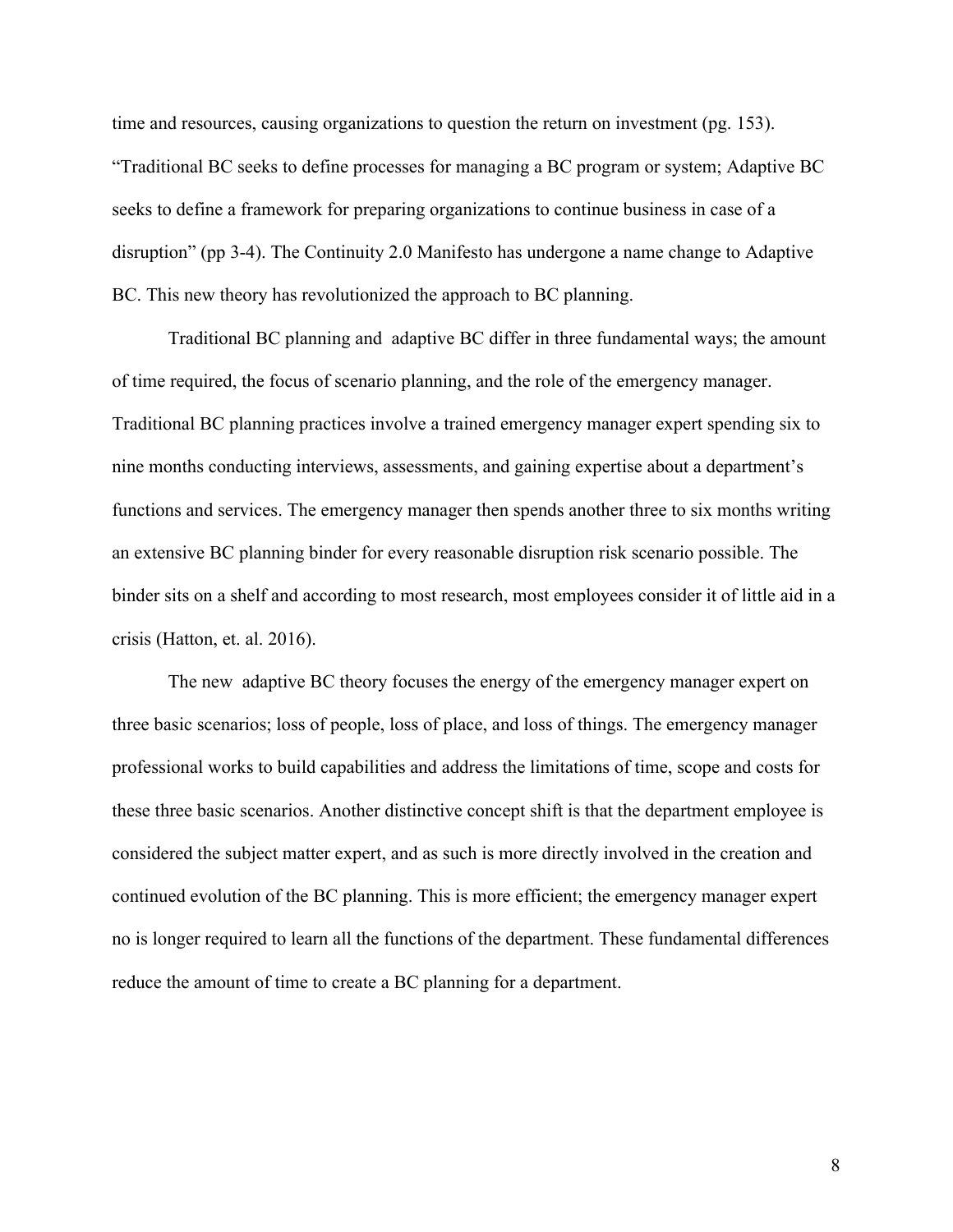Portland State University faces challenges that typical manufacturing and service industries do not have, due to the way universities are structured coupled with government and academic regulations. PSU specifically has many departments all with vastly different outputs, services, as well as internal customers or external customers or a mixture of both. Each of these different departments have various laws, regulations, and regulatory bodies they answer to. There are departments that are primally business focused as well as academic departments. Each individual academic department has different accreditation standards that allow for various instructional formats. PSU also faces the challenge of initiating the first, official BC planning for its multiple departments. Prior to this project, there was no formal established BC plan for the school. PSU is also limited in its number of emergency management personnel. Currently there is one emergency manager supporting all of PSU. At this time, the standard approach for BC planning does not fit PSU's organizational needs.

A few emergency managers at universities and colleges are working on applying the principles of adaptive BC to the unique challenges faced in higher education institutions. These professionals meet monthly through webinars and workshops to address the challenges in their field. Sarah Powell, Director of Emergency Management and Clay Lloyd, Continuity Planning Coordinator at Temple University in Philadelphia, Pennsylvania, are applying adaptive BC principles through the 'Mission Continuity Program'. Emma Stocker, Emergency Manager at Portland State University in Portland, Oregon, and this author are using Adaptive Business Continuity principles to create "The Continuity Workshop" for departments at PSU. Each of these individuals are pioneers in their field and have a unique approach and focus.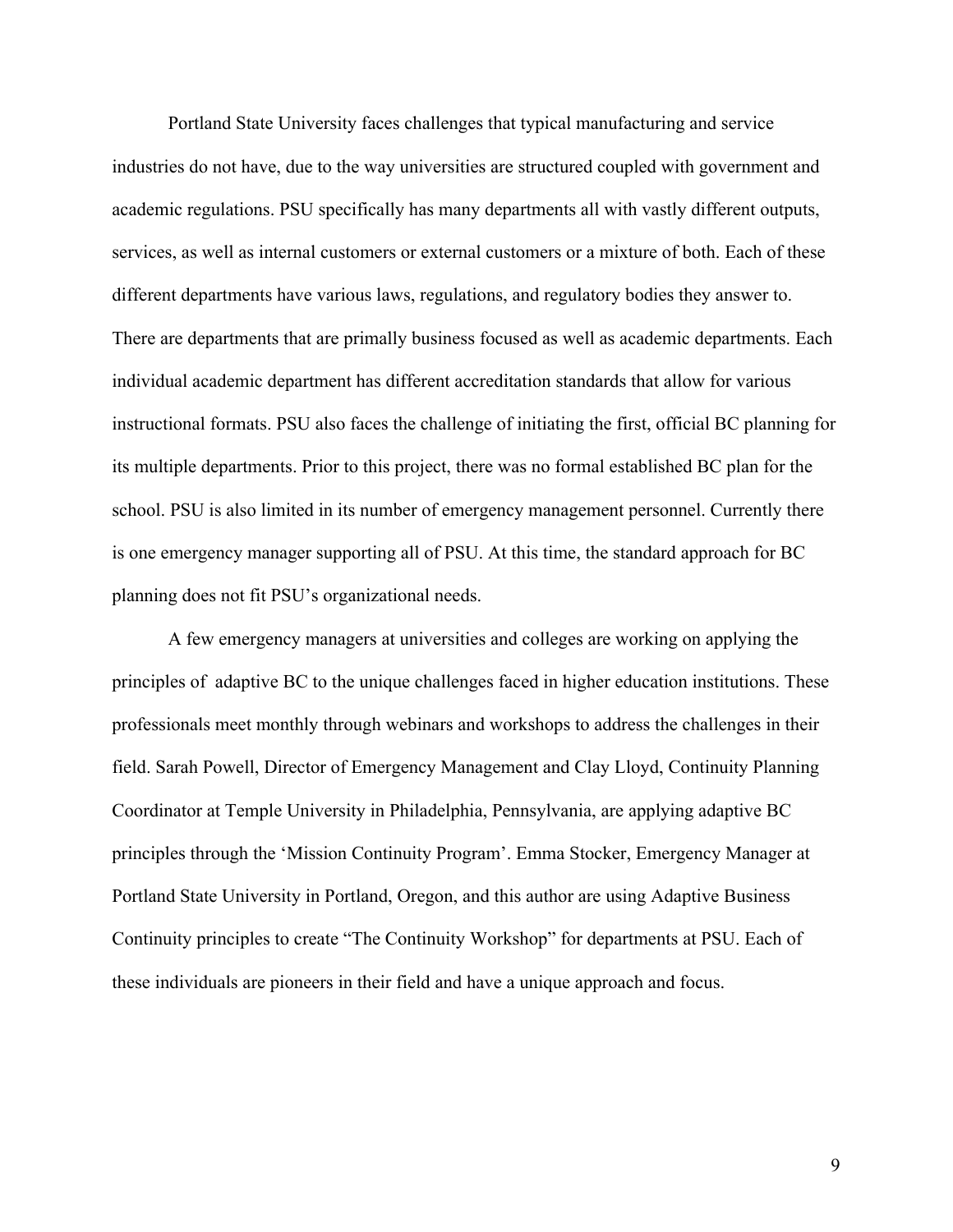## **Methodology**

The purpose of this project is to design a BC planning templet for PSU that is flexible for use in diverse departments, is adaptable for use in all types of disruptions, and has easily accessible tools any department employee can maintain and use during a disruption.

Emma Stocker, PSU's Emergency Manager, and this author (student of PSU studying Bachelor of Science in Supply and Logistics), formed the Business Continuity Plan Project Team. Starting in July 2018, the BC planning project team set out to create a BC planning process for the many and diverse departments of PSU. The BC planning project began in July 2019 with case studies and BC methodology exploration. The summer months of 2018 were spent building an approach and content creation. Phase one testing, the human resource, payroll and leaves department pilot program met for four dates; September 24, 2018, October 12, 2018, November 8, 2018, December 3, 2018. January, February, and March 2019 were used to analyze the data gathered, lessons learned and to make content adjustments. Phase two testing, the Business Continuity Multi-Department Workshop Pilot Program took place on April 9, 2019 and April 23, 2019.

From the beginning of the project the limitations and challenges directed the approach. For example, there are many different departments that form PSU, each with unique services, functions, and regulations to follow, and limited emergency management staff to conduct BC planning as well as support continued drills and updates. The BC project team began with reading and evaluating case studies to learn from practical experiences. The search for case studies led to the book "Adaptive Business Continuity: A New Approach" by David Lindstedt and Mark Armour. This book proposed new ideas and concepts that revolutionized the traditional view of BC.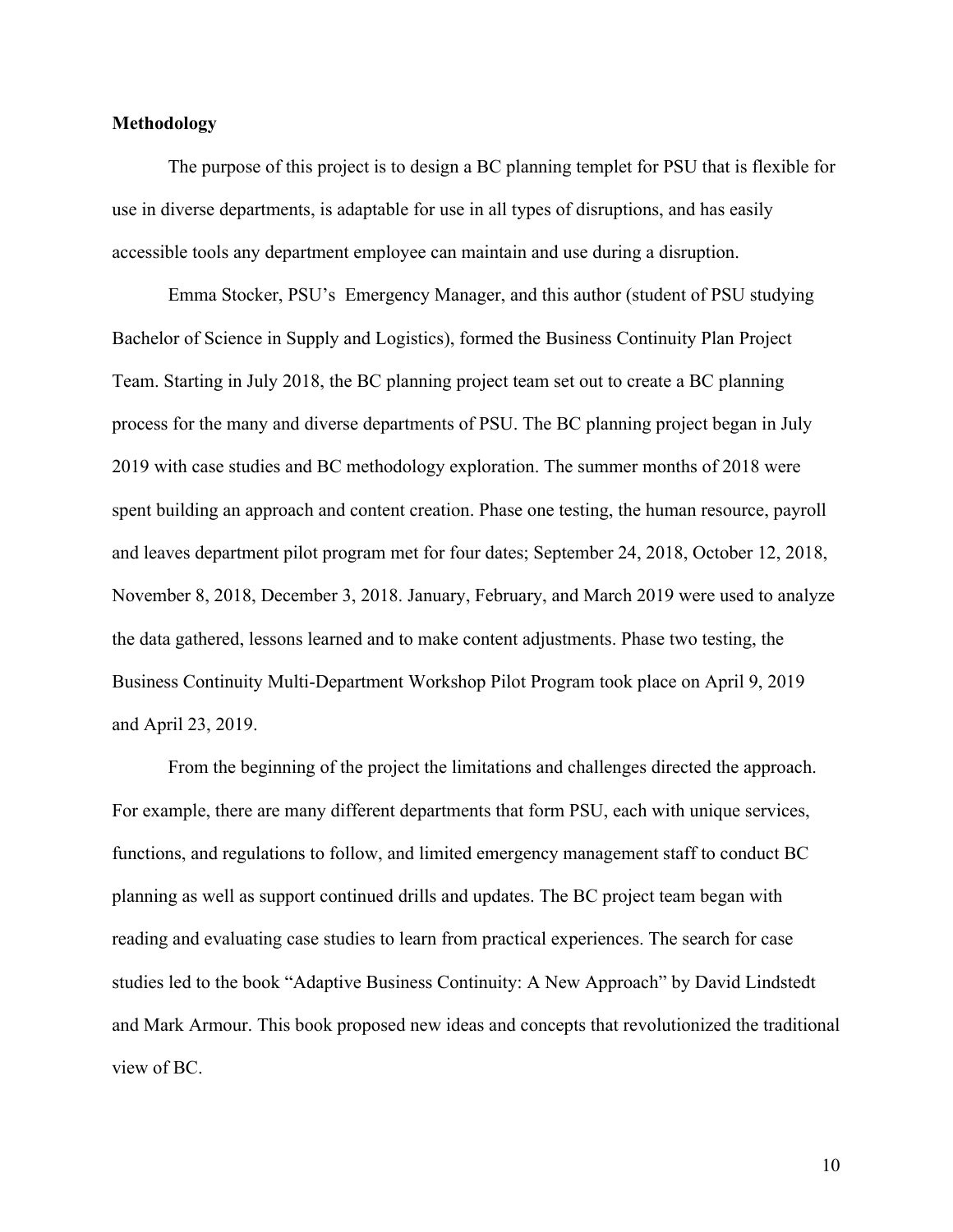The questions became, 'Could the adaptive BC theory work for PSU? Was it up to the challenge of many departments with varied regulations, rhythms and stakeholders? Could the adaptive BC theory be implemented by a limited emergency management staff? Would there be enough buy-in from the PSU department subject matter experts to produce a workable BC plan?'

After careful examination and study, the adaptive BC theory was chosen for the foundation of PSU's BC plan. The concentration of scenario planning to loss of people, loss of place, and loss of things provided an uncomplicated and approachable focus for the department subject matter experts. The adjusted role of the emergency manager expert to one of facilitator is a logical use of the limited PSU emergency management staff. The new emergency manager role of facilitator provided the opportunity to present the material in a workshop format. The use of the workshop format allowed for multiple departments to create BC plans simultaneously, maximizing the reach of the emergency manager as facilitator. The workshop format used employee time more efficiently and increased the overall rate of PSU BC preparedness and the return on investment.

The content created to teach the adaptive BC method consisted of three components; the BC planning tool, instructional presentation, and Disaster Deck card game. The chosen tool for PSU's BC planning tool is a cloud-based spreadsheet templet, that has the flexibility to address the diverse services offered by each department. This BC planning templet is customizable, easy to train and easy for every level of employee within a department to implement. The emergency management professional guides multiple departments in the process of customizing the BC planning tool using an instructional power point slide show, hands-on 'table time' development, and group discussion. The Disaster Deck card game is a customizable game to provide short practice table top drill scenarios, discussed below.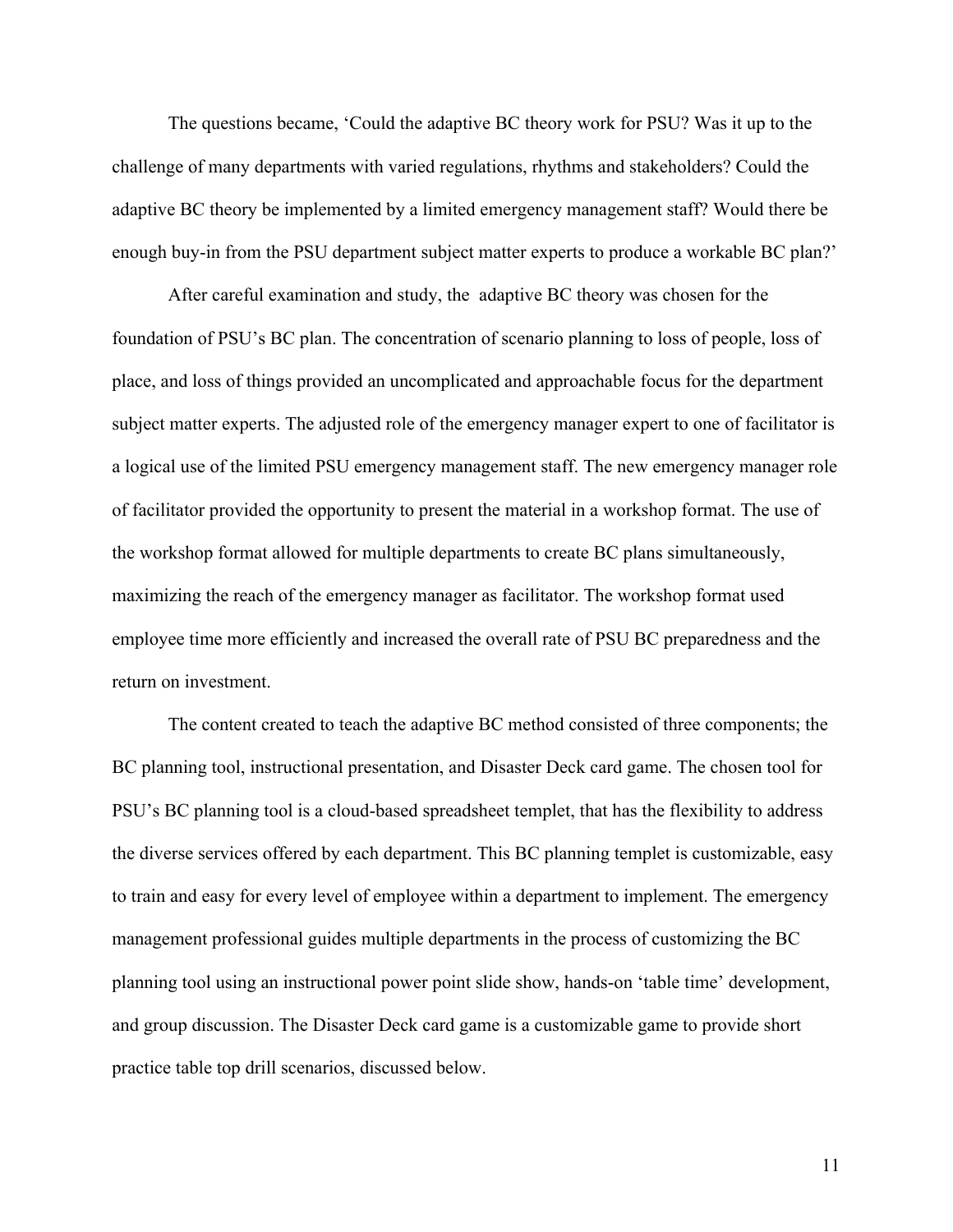The cloud-based templet consist of five spreadsheets. These sheets are a Summary of Services sheet with a description of essential department services, key information, lead worker, regulatory policies, and SOP's. The Service Restrictions sheet details the time and scope restrictions associated with these essential services. There are three scenario sheets for each of the flowing: Loss of People, Loss of Place, and Loss of Things considering the effect of these scenarios on the department's essential services. These include categorizing and listing existing capabilities and resources, tool kit of outside resources, and future steps to take to reduce disruption.

The 'Disaster Deck' card game is customized for each department. The purpose of the Disaster Deck is to provide short table top drill scenarios on a regular basis. Each of the Disaster Deck scenarios focus on one loss element. For example a flu pandemic that demonstrates a loss of people disruption. Or a powerful wind storm that knocks out power to the university demonstrates a loss of place. There are time cards that randomly select times of the year. Power loss to the university during a break is not as complicated as power loss during the first week of fall term. There are employee cards representing the employees in the department, these are randomly selected per scenario instructions to indicate who in the department is unavailable to assist in the disruption. During the Disaster Deck round these 'unavailable' employees are not allowed to speak or give input. However, at the end of the round they are invited to give feedback from their observations. These drills increase employee capabilities and help refine the BC plan. This table-top exercise was designed to fit into a short monthly department meeting and to be independently run. A department head can use the Disaster Deck to build skills and capabilities, generate new and innovative ideas, and team building.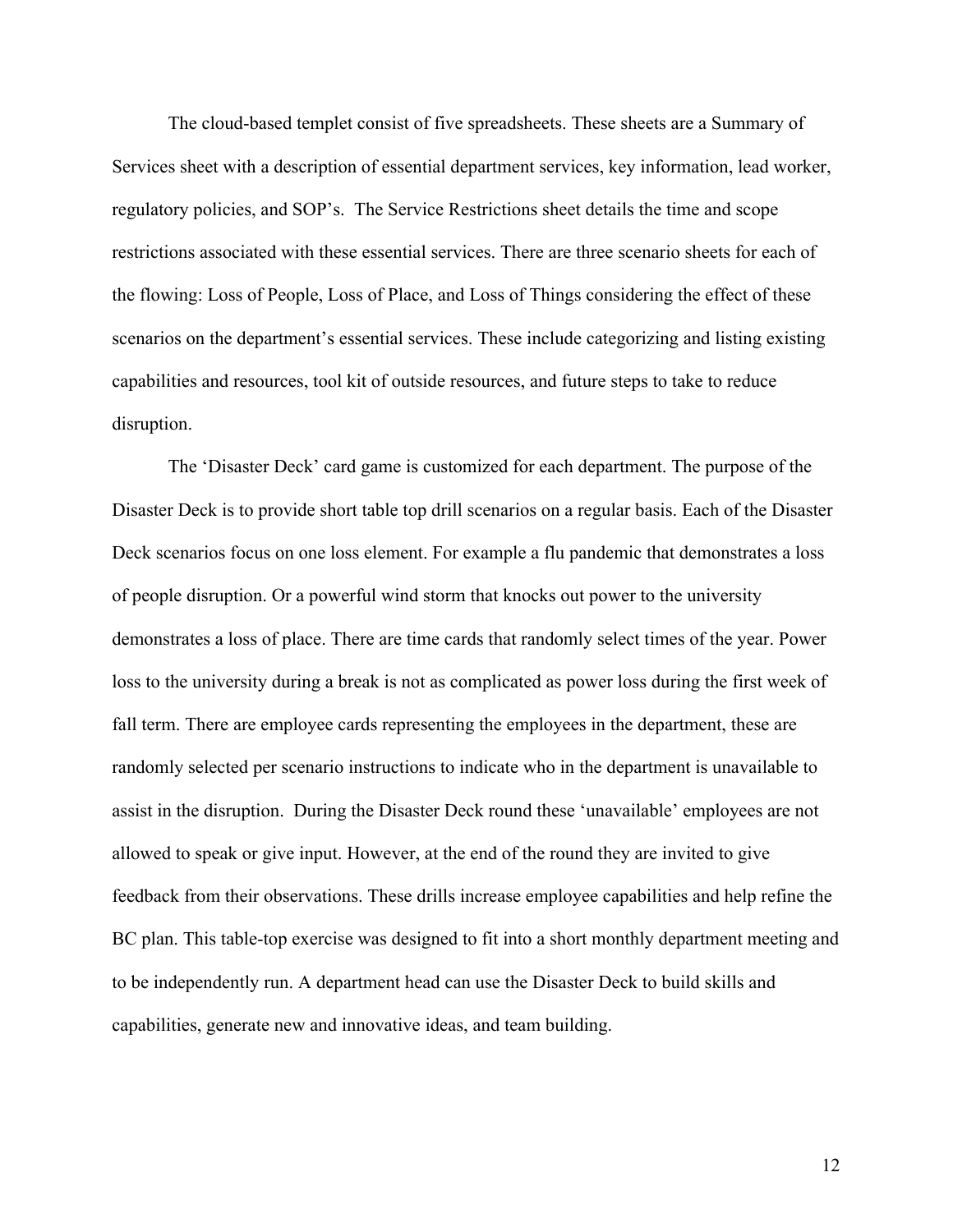# **Testing**

#### **Phase One HR Pilot Program**

The Business Continuity Team at PSU began testing the pilot program in four sessions, September 24, 2018, October 12, 2018, November 8, 2018, December 3, 2018. The Human Resources Payroll Department volunteered for the pilot program. There were four meetings of one and a half hours each. The BC Team choose short meetings to allow for agile improvements to be made to the pilot program as needed. The roles of the BC Team was one presenter and one observer. The presenter lead the meeting and taught the concepts. The observer collected qualitative data on the audience including; body language, levels of engagement, questions asked, and presentation mechanics. These qualitative observations were used to gauge participant engagement, topic understanding, and interest. Participant questions and comments were also collected. Participant questions to help identify areas where instruction topics need to be clarified or expanded. The format of the meetings was a PowerPoint slide show instructional time, in conjunction with practical tool creation and application.

During the HR pilot program the BC Team learned many things about how the payroll department subject matter experts interacted with the BC material. These realizations inspired three changes in the phase two testing of the Business Continuity Multi-Department Workshop Pilot Program. The first lesson and change was to simplify the language used in the seminar to be as universal across all departments as possible. There is BC terminology and details that do not translate to some departments, this caused delays and confusion. By adjusting the language used and creating visual imagery, participants engaged the concepts faster and with greater understanding. The language was adjusted in all aspects of the BC program, the PowerPoint slide show, verbal instructions, and the templet.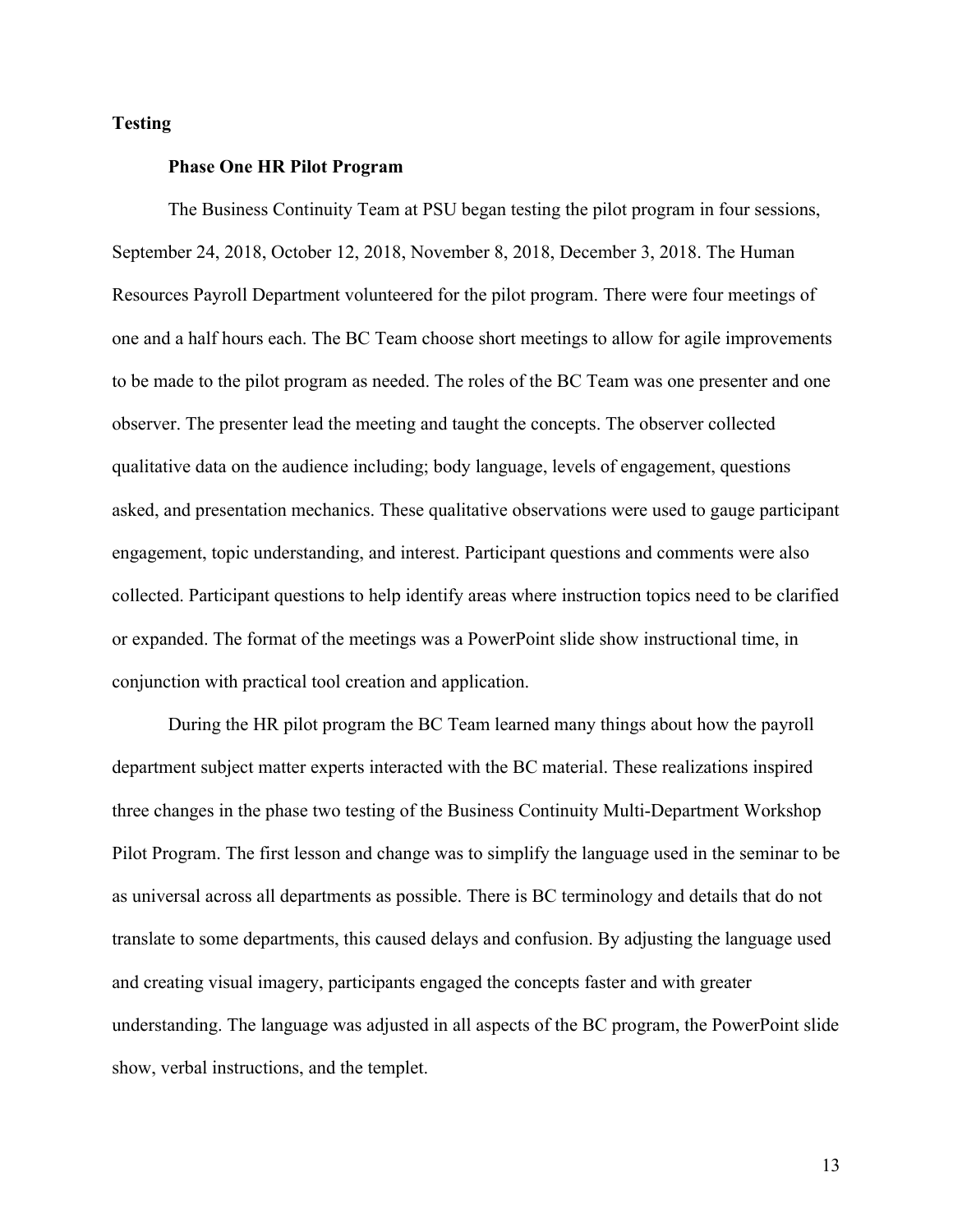The second lesson and change for the seminar was for The BC Team to provide more time with the templet tool to feel confident. This was learned through the participants' feedback from the previous session. During the pilot program each worksheet of the templet was discussed and customized as a whole group. This illuminated which aspects of the templet needed to be modified. However the participants did not receive the 'hands on' investigation and learning time that was most beneficial. The BC program was adjusted to give more time investigating, learning, and customizing the templet tool. This was accomplished by giving the participants access to the templet at the beginning of the first seminar meeting. This allowed the department subject matter experts to explore the templet outside of the seminar. In addition, time was allotted after each learning module of the seminar for the department subject matter experts to customize and apply the concepts.

The third and last lesson and change to the program came from the HR pilot program during the Disaster Deck Game on the last of the four meetings. The subject matter experts revealed new tools and capabilities that were not previously shared or discussed. The BC team learned that the participants did not fully understand that the goal of the BC training was to use their extensive knowledge and blend it with the new BC concepts. This last discovery was the most critical. The BC program relies on the department subject matter experts' knowledge. Traditional BC best practices have the emergency management expert learn everything about a department. This learning time is the most time consuming. The advantage of adaptive BC is the position of the department employee as the subject matter expert and their expertise informing the BC planning procedures. The department subject matter experts' understanding is critical to the efficiency and return on investment of the adaptive BC. The Disaster Deck game created a level of engagement that enhanced understanding and tapped into the department subject matter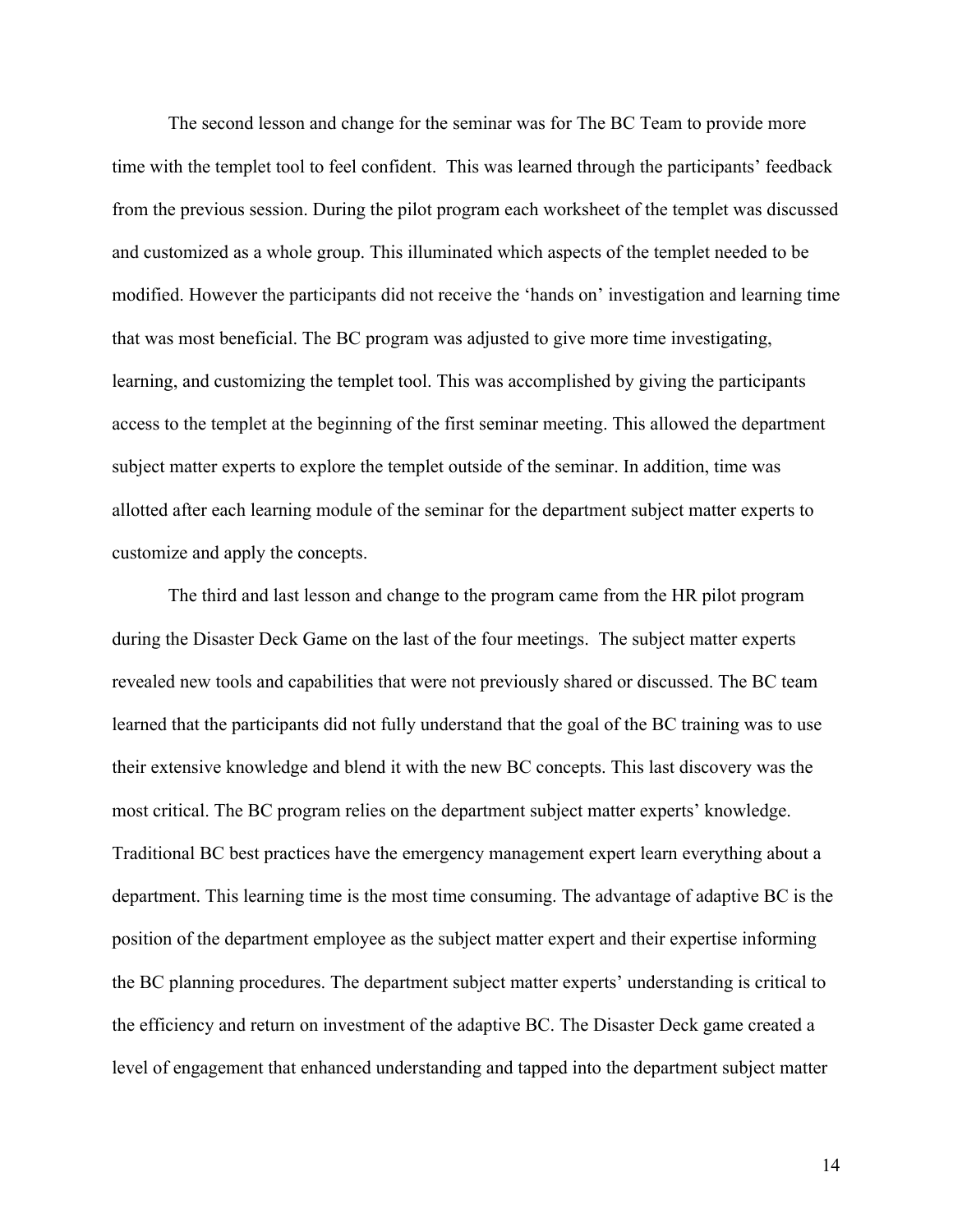experts' knowledge and capabilities. The BC program sequence was adjusted to include Disaster Deck table top exercises earlier in the program. These mini table-top exercises allowed the participants to be fully engaged and to consider available existing resources while learning new concepts and customizing the BC planning templet.

At the end of the HR pilot program sessions, the participants were given a survey and encouraged to give feedback. The survey consisted of Likert scale questions with five-point answers ranging from strongly disagree to strongly agree. The questions targeted understanding of concepts, confidence in abilities, the format, and the tools. Open-ended questions were included to provide personal experience feedback as well as participant's suggestions for improvement. A chart collating the results of the Likert questions can be found in appendix A. The survey results about the understanding of the BC concepts trended high, from agree to strongly agree. The survey results noted that participants' confidence in their abilities during a disruption averaged in the middle range between, neither agree or disagree and agree. The survey showed that the participants' rated the BC format high, in the agree to strongly agree range. The survey results for the participant's confidence in the BC tool averaged in the middle range between, neither agree or disagree and agree. These findings helped identify the areas that needed to be addressed for the next phase. The open-ended questions gave insight into the participants' experiences. A few of the most impactful quotes are following:

"Directly tie planning tool to the scenarios to help identify gaps and areas to focus on.", "Lead with Disaster Deck, then work on the continuity plan and finish with the Disaster Deck.", "Even with the brief meeting, we can see the silos and this helps us see where knowledge is siloed and how we can get to information.", "Thanks for making this fun.", "I can see ways that this will be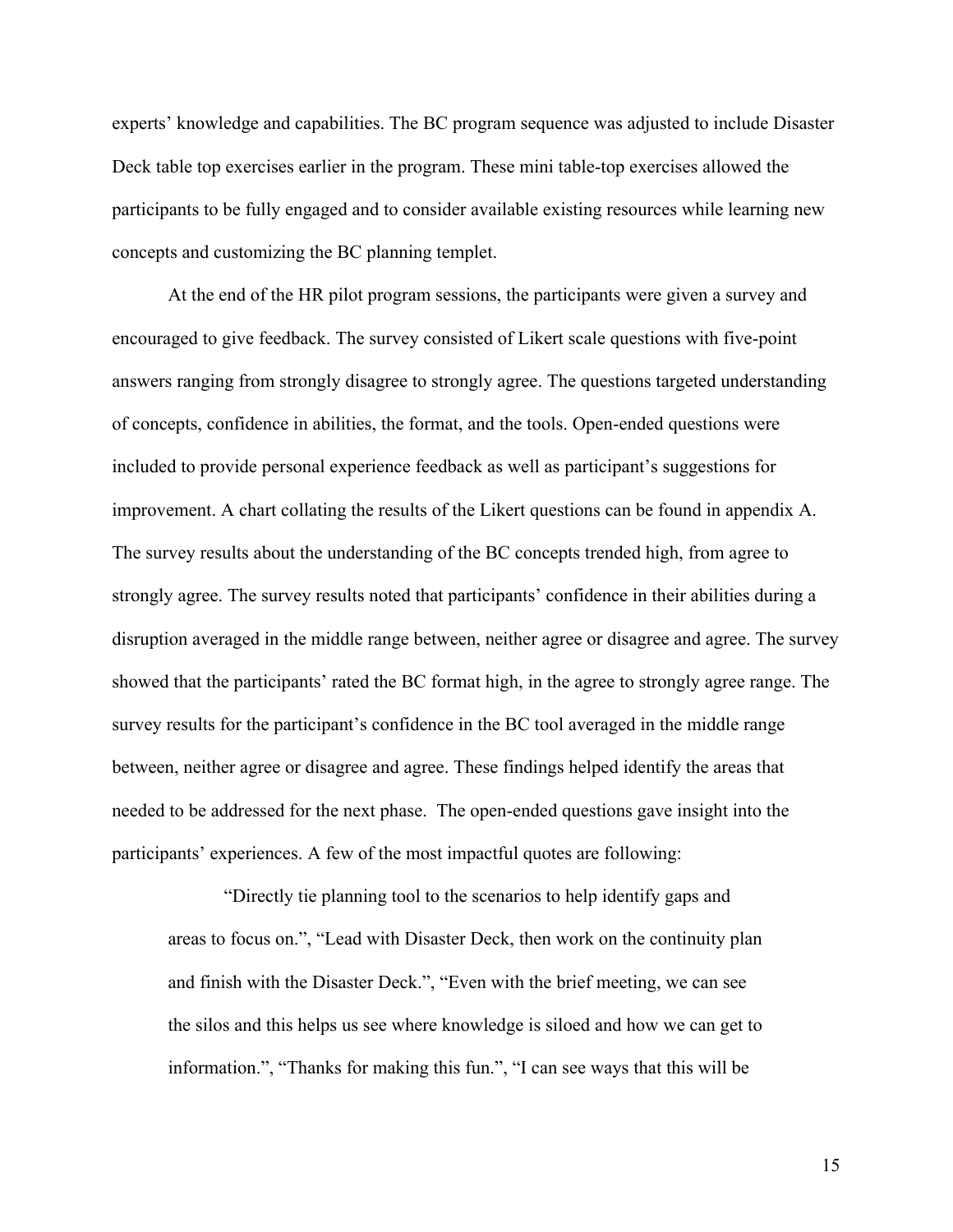useful in my daily work, like helping me recover faster from a sick day or vacation."

#### **Multi-Department Workshop Pilot Program**

The next stage of development was phase two testing the Business Continuity Multi-Department Workshop Pilot Program held on April 9, 2019 and April 23, 2019. The workshop consisted of two sessions with each session three-and-a-half hours long set two weeks apart. The seminar was broken into seven segments: Introduction, Services, Disruptions, Scope Restrictions, Loss of People, Loss of Place, Loss of Things. Each segment followed the same pattern: concept learning, table discussion to apply the concept and customize the BC planning templet and group discussion to increase understanding. Each segment was designed to build one concept on top of another linking the concepts together through application. Full understanding of the terminology, theory, and application would not be achieved without completing all the sessions.

The Business Continuity Workshop was advertised by flyer to all PSU departments that previously had expressed an interest in emergency planning. The registration process collected the information needed to complete a department profile. Nine departments preregistered for the BC Workshop. One department representative spontaneously joined the BC Workshop. In total, nineteen individuals attended the BC Workshop, representing ten different departments. Department representation ranged between one and five members. There is some concern with the BC team that the departments with only one representative may have felt less confident customizing their templet. Furthermore, these individuals were not able to use the table top discussion to apply the concepts to their department, due to their solely representing their department. The individual department representatives were seated together, their discussion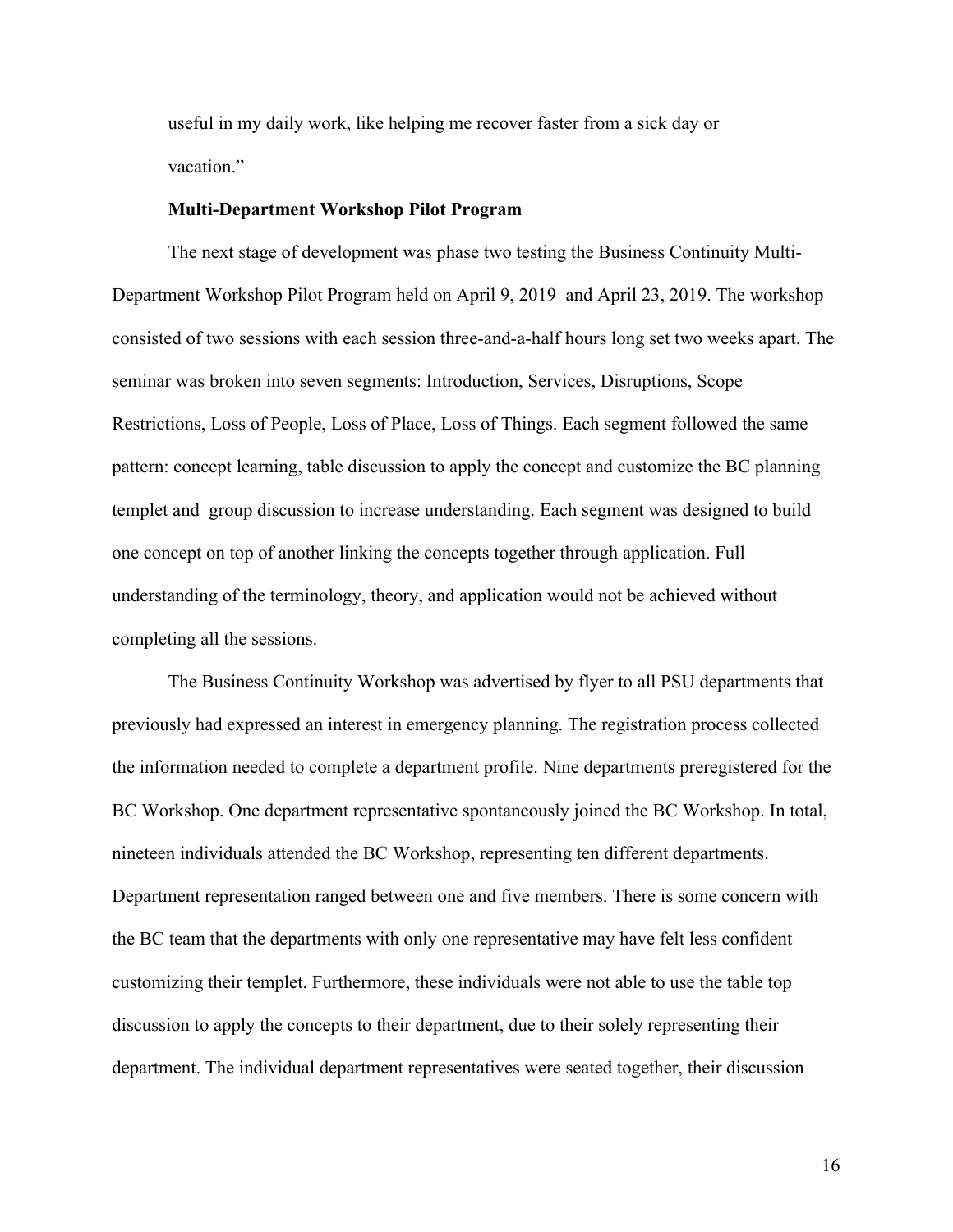time focused on application at the general level. It is the recommendation that for future workshops two or more representatives from each department attend the BC Workshop.

The Introduction segment focused on the, 'What, Why, and When' of continuity planning in simplified language. Continuity planning was defined as the process of creating simple decision-making tools and procedures to use when facing the effects of a disruptive event. Continuity planning is designed to complement prevention, response planning , crisis management, survivability and resilience planning as a vital part of the emergency planning strategy. To teach the scope of continuity planning the continuity actions were placed in the timeline of a disruptive event. The introduction segment emphasized that continuity planning deals with the effects of a disruption and not the circumstances.

Next, each department identified the services, functions, offerings, and programs provided to internal and external stakeholders. This was the first interaction customizing the templet. The participants were asked to list their services offered, and record in the templet the: lead staff person, service description, the service context, program documentation and the standard operating procedure (SOP) development for each of those services. This segment demonstrates the value of resource efficiency in the adaptive BC method. The representatives from ten departments were able to identify the key services provided by their departments and record important service details in twenty to thirty minutes. While emergency management professionals walked around answering questions and guiding conversations. In traditional BC planning, this stage would take the emergency management professional six to nine months of investigation for each department.

The disruption segment focused on teaching the categories of loss in the areas of people, place, and things. Many people become trapped in scenario 'what ifs'. This segment moves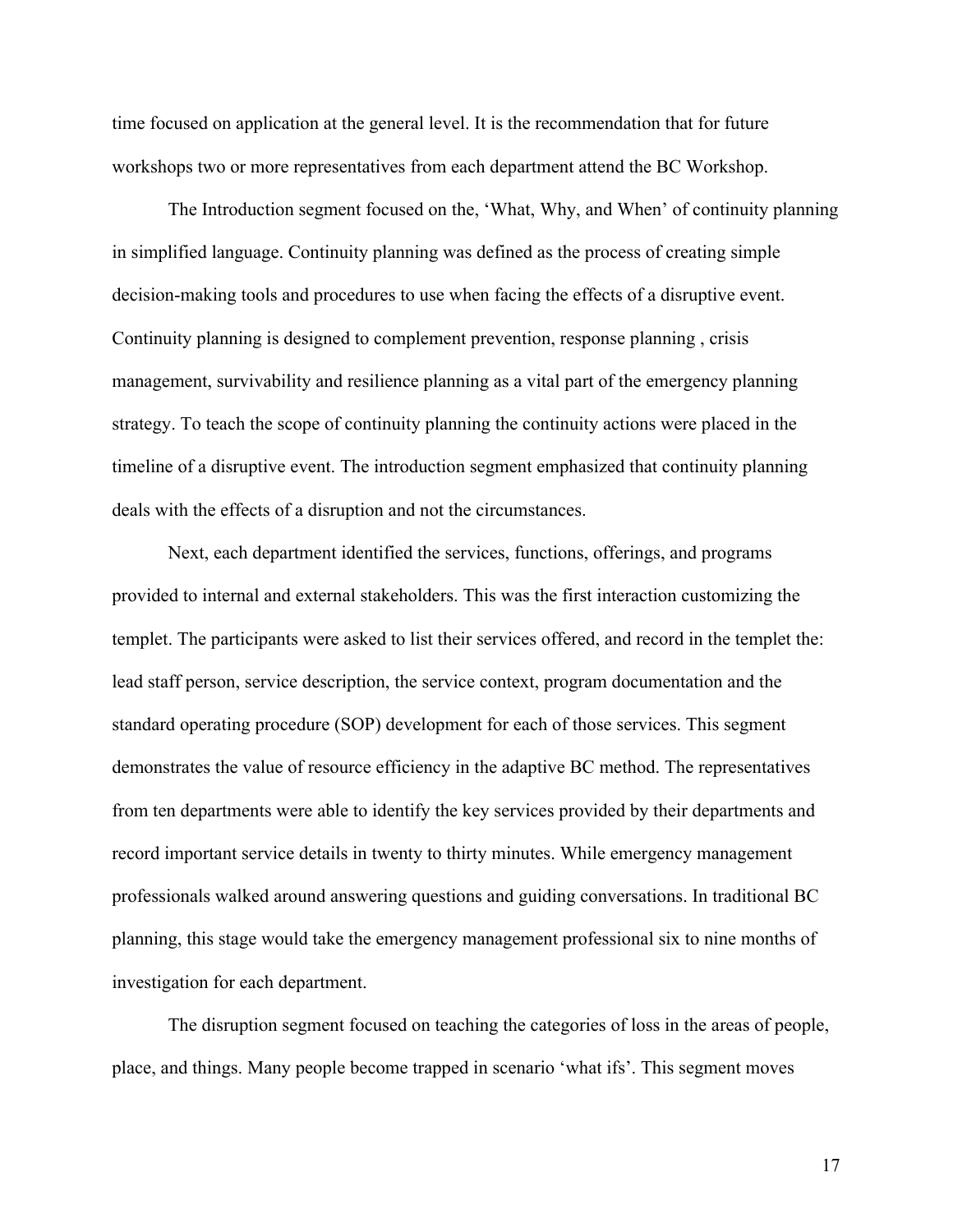quickly through scenarios and shows that all incidents have some combination of disruption across the three realms of loss of people, place and things. The disruption segment emphasizes the need to plan for types disruption, rather than a specific incident. The table top discussion and group discussion focused on past disruptions the department had encountered in the past. The representatives were asked what kind of loss the disruption caused, how they coped, and if the clients noticed? This discussion time also showed the department representatives the capabilities already inside the departments and helped them identify existing resources.

Department's services face restrictions on time, scope and cost. A department's services can be restricted by the deadlines it faces, the scope of its reach, or the costs associated with the ideal option. In the HR pilot program the BC team discovered that the restrictions teaching segment of the course was where the participants had the most difficulty with the material. The language needed to be simplified toward universal phrasing to span all departments. The pilot program participants also actively disengaged during the restrictions segment of the course. This was observed through participants body language, walking out of the room, or checking their phones. The restrictions segment in the Continuity Workshop was simplified in concept and language. It was renamed 'scope restrictions' and focused on three questions; Does the department service have a place in campus wide response and recovery? Can the service be scaled down? Lastly, how long until 'they', the customers come after you with pitchforks? The participants in the workshop responded positively to these questions. They grasped what the questions were asking of them and they stayed engaged with the material.

The introduction, service identification, disruptions, and scope restriction segments represent day one of the workshop. Day two of the workshop was held two weeks later. Day two opened with a short review, the introduction of the Disaster Deck, and a table top exercise. The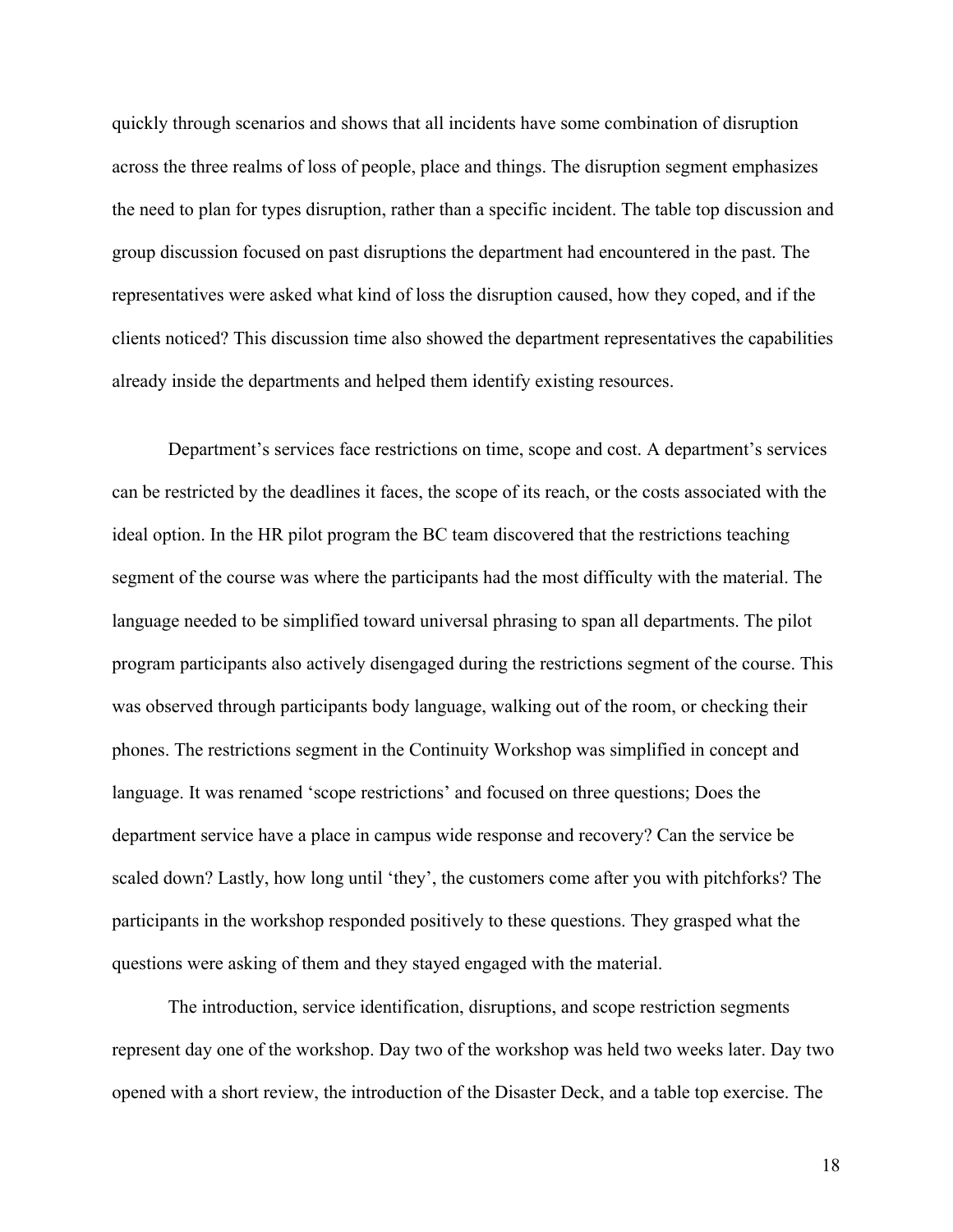Disaster Deck table top exercises help the participants to build understanding and consider existing resources as well as engage their problem-solving skills. The pilot program demonstrated how vitally important it is to bring the department subject matter expert employees into the problem-solving mindset at his phase of the BC plan building. This phase was intentionally crafted to aid the departmental subject matter expert and fifty minutes was devoted to achieving this problem-solving mindset.

The loss of people, loss of place, and loss of things segment was renamed 'The Toolkit'. The BC team wanted to build the image that the BC plan was the toolkit where the employees could go to solve the problems of loss of people, place and things. The BC plan workbook has a worksheet page devoted to each of the loss elements. The participants were given five minutes as a group learning about the worksheets and hearing examples. Then they were given twenty-five minutes working with their department customizing the worksheet. Afterwards, the group came back together to share their work and learn from other departments.

The first worksheet that the workshop participants customized was the loss of people worksheet. The department participants were instructed, first to identify the top five to seven key services of the department. Next, they listed and described all the existing capabilities, resources, procedures, know-how to support, alternate staffing options, and steps to reduce disruption (such as, training, preauthorization, documentation, etc.). Finally, the participants were asked to consider the future and what would they like to have in place to help them through a disruption. The answer to this last question becomes the base of the future action items and a gauge to measure progress.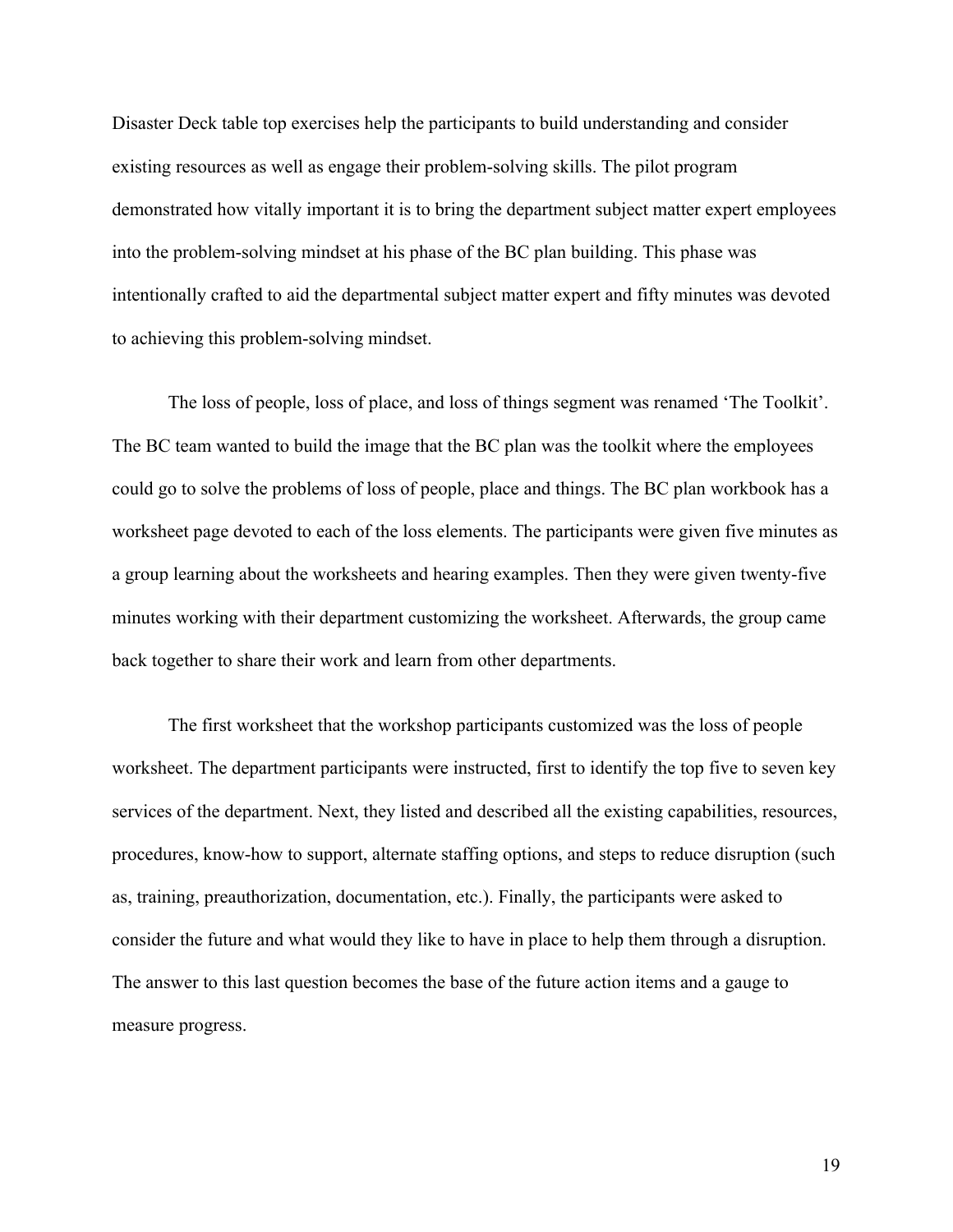The loss of place worksheet is similar to the loss of people worksheet. It has many of the same elements and questions with the addition of what the logistical needs would be to support relocation, and what steps would be needed to ease relocation (such as, documentation, preauthorization, cache of supplies, etc.).

The loss of things worksheet has some unique challenges that the other loss areas do not face. Many of the critical things needed to provide key services are computer based. The responsibility for the maintenance of many of these software programs are handled outside the department. Some software is managed on-site, others are managed by outside vendor support, further complicating matters. While the department does not have control over the software, in a disruption they could still be still faced with disgruntled clients who are not being served. The department employees need tools to help them speed up the recovery time once the software is online and to shield the client from any negative consequences. The loss of things worksheet is divided into virtual and physical things. The department subject matter experts are encouraged to find outside tools or resources that employees and clients can access to provide service continuity.

The last few minutes of the BC seminar the participants were asked to fill out a survey with opened questions as well as Likert scale questions with five-point answers ranging from strongly disagree to strongly agree. This survey was redesigned and simplified from the pilot program final survey. The BC Workshop final survey results can be found in appendix B and appendix C. The questions targeted understanding of concepts, confidence in abilities, the format, and the tools. Open-ended questions were included to provide personal experience feedback as well as participant's suggestions for improvement. The survey results about the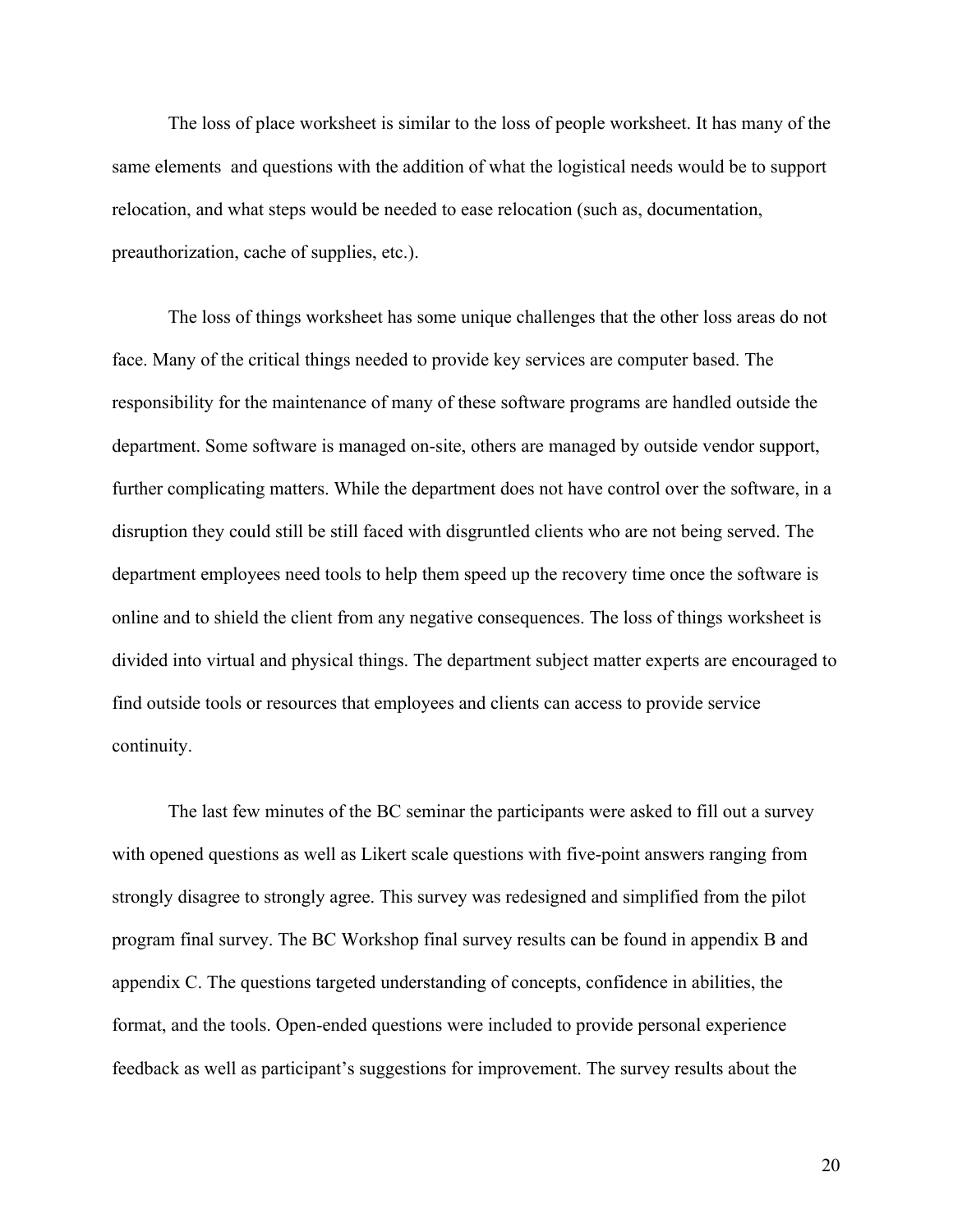understanding of the concepts trended high, from agree to strongly agree. The survey results noted that participants' confidence in their abilities were averaged between, agree and strongly agree with two low outliers. The survey showed that the participants' rated the format of the workshop in the agree to strongly agree range. The survey results for the confidence in the tool averaged in the middle range between, neither agree or disagree and agree.

# **Results**

The results from the phase one HR pilot program and the phase two, Business Continuity Multi-Department Workshop Pilot Program helped the BC team to answer the original questions from the beginning of the project. Was the adaptive BC theory up to the challenge of many departments with varied regulations, rhythms and stakeholders? Would there be enough buy-in from the PSU departmental subject matter experts to produce a workable BC plan? Could the adaptive BC theory be implemented by a limited number of emergency management staff?

The participants confirmed that the adaptive BC theory could handle the challenge of multiple departments with varied regulations, rhythms, and stakeholders. The eleven department participants ranged from human resource payroll and leaves departments and registrar's office to the student health athletic departments and parking and transportation departments. The majority of these department participants walked away with valuable information and insights and the ability to integrate continuity development into their daily work. The participants also confirmed that there would be enough buy-in from the subject matter experts to produce a workable BC plan. Each one of the participants were actively engaged in the process of building the BC plan. Many participants expressed a future-focused perspective to continue building the department BC plan. One participant said, "We have already begun discussing continuity planning in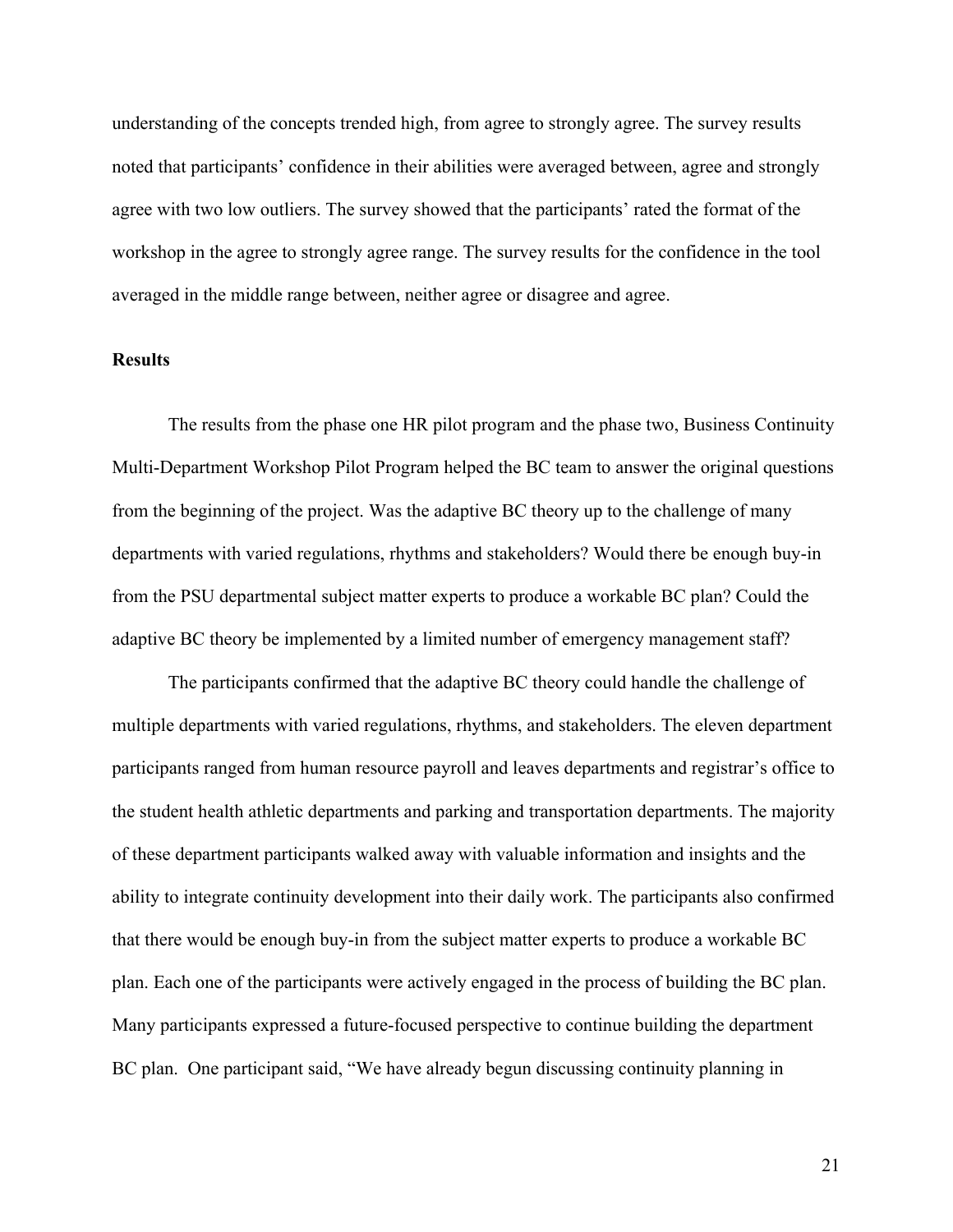manager's meetings and this will help us to continue that process". Another participant stated, "I'll work with our director to better prioritize five functions areas to focus on, then will present to team. Will share the doc with the team as well. Make sure it's a living document". The adaptive BC theory effectively worked within the workshop format to meet the organizational needs of PSU.

There are several additional benefits to the adaptive BC workshop that were observed. There is an increase in departmental subject matter experts' knowledge, expanded capabilities, and contributions to the plan. It is important for a department employee (the subject matter experts) to feel confident in their ability to handle a disruption. A study of effective BC plans in businesses in the Christchurch, New Zealand earthquakes of  $2010 - 2011$  have shown that a critical feature of an effective BC plan is that the employee feels prepared to handle disruptions. An employees' belief in their own ability to handle a disruption is critical to developing a resilient workforce (Hatton, et, Al. 2016). The BC plan workbook is useful for training new employees and problem-solving typical occurrences such as employee vacations or leave or temporarily empty positions, as well as larger departmental service continuity disruptions.

The BC team learned that the adaptive BC material could be implemented by a limited number of emergency management staff. The workshop format was accomplished by only two staff members. With traditional BC best practices, the creation of a BC plan would take an emergency manager three to six months to write for each department. With the adaptive BC in the workshop format it took ten departments eight hours spread over a two week time period to complete the BC plan for their key services. When the departmental subject matter expert participants finished customizing their worksheets, they have a BC plan that is adaptable to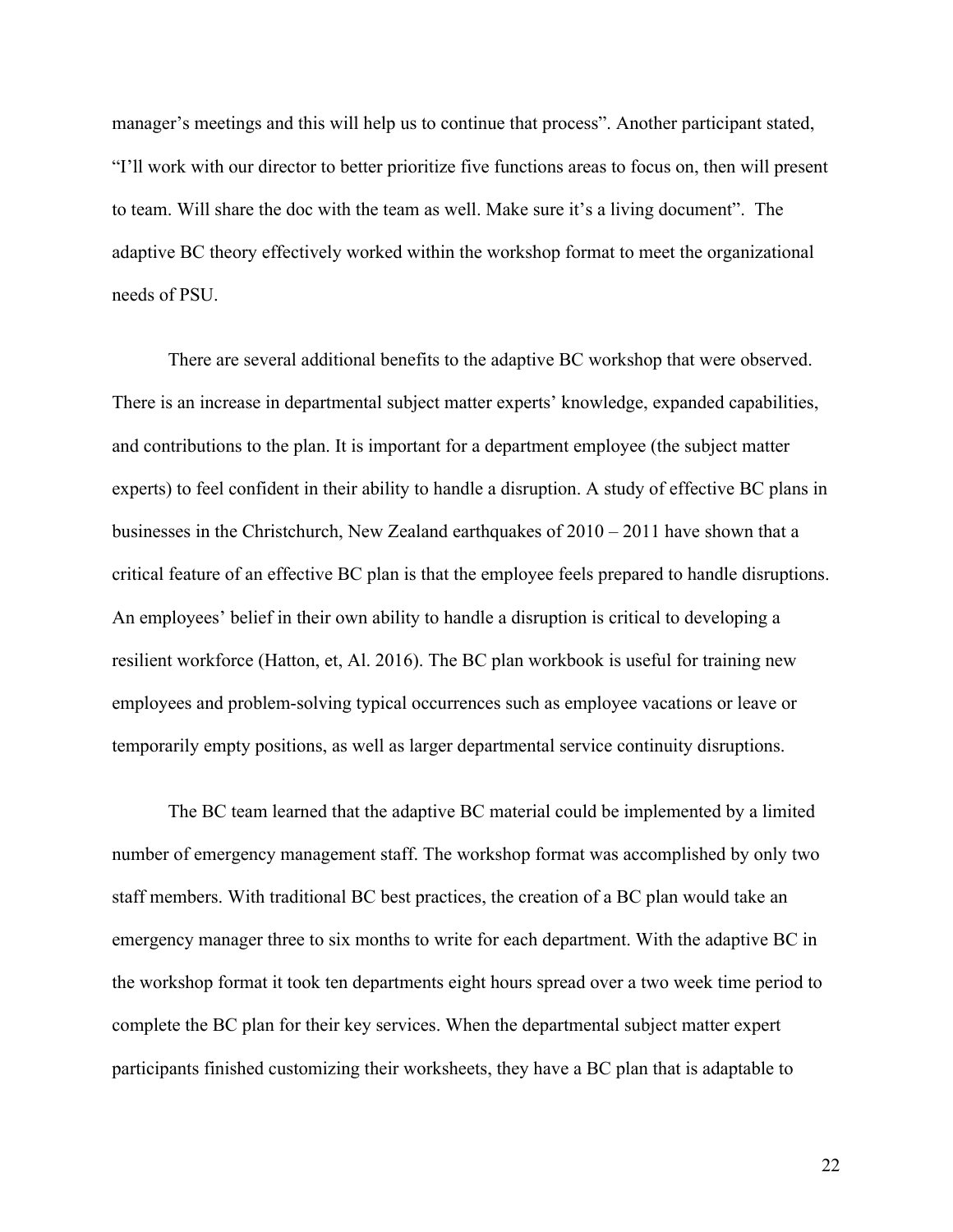multiple scenarios, easy to maintain, and has future action items to work on for continuous improvement.

The workshop format is only compatible with the adaptive BC theory. This new theory represents a fundamental shift in thinking, one that declares the department participants as the subject matter experts. This shift allows the emergency management staff to facilitate learning and ask probing questions in a supportive environment. This shift also empowers the department employee (subject matter expert), thus reducing the reliance on the emergency management staff in case of a major disruption. The department employee feels more confident in their abilities to handle a disruption, and as the toolkit expands in capabilities, the capabilities of the employee expands. In the face of a major disruption, this will allow an expanded emergency response by a team of individuals who feel confident to handle the situation.

# **Further Discussion**

From the final survey results, areas for improvement and further discussion were identified. At the end of the seminar one participant asked "Will we ever use these documents again, or is the mental process the point? Is it meant to make us mentally agile?". These are valid questions. While mental agility in the face of a disruption is a key contributor to a successful recovery the document is meant to be a living continuity plan. Future workshops should expand the practical application of how to use the BC planning workbook in the face of a disruption and how to expand BC capabilities.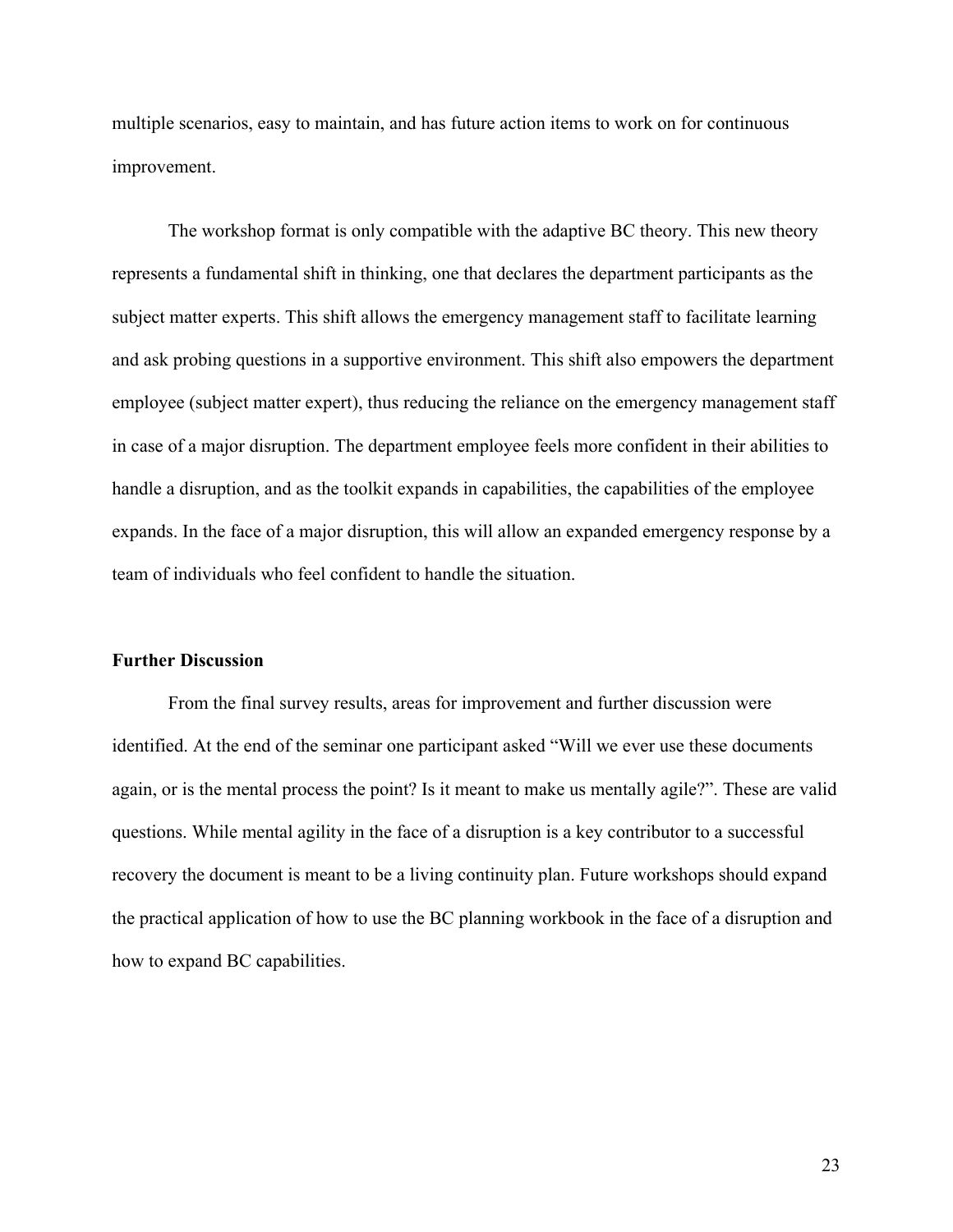# **Conclusion**

The purpose of the BC Project is to design a business continuity planning templet for PSU that is flexible for use in diverse departments, is adaptable for use in all types of disruptions, and has easily accessible tools any department employee can maintain and use during a disruption. If PSU experienced an event like the 1948 Vanport flood today, due to its size it would not be able to rely on government capital and a quick thinking decentralized administration alone to recover. Portland State University has grown to be an integral part of the city of Portland, Oregon. Just as in 1948, PSU has a responsibility to its multiple stakeholders to safeguard its position in the community and the services it provides. PSU needs a strong BC plan that employees feel confident implementing to safeguard its services.

Traditional BC is inefficient and does not meet the organizational needs of PSU. The BC Project explored the question can adaptive BC theory work at PSU? The answer is yes. Adaptive BC theory was instrumental in the creation of the Business Continuity Workshop and its materials. Through this workshop PSU department employees built BC planning tools that were efficient, customizable, and adaptable. These department employees are prepared for service recovery after a disruption.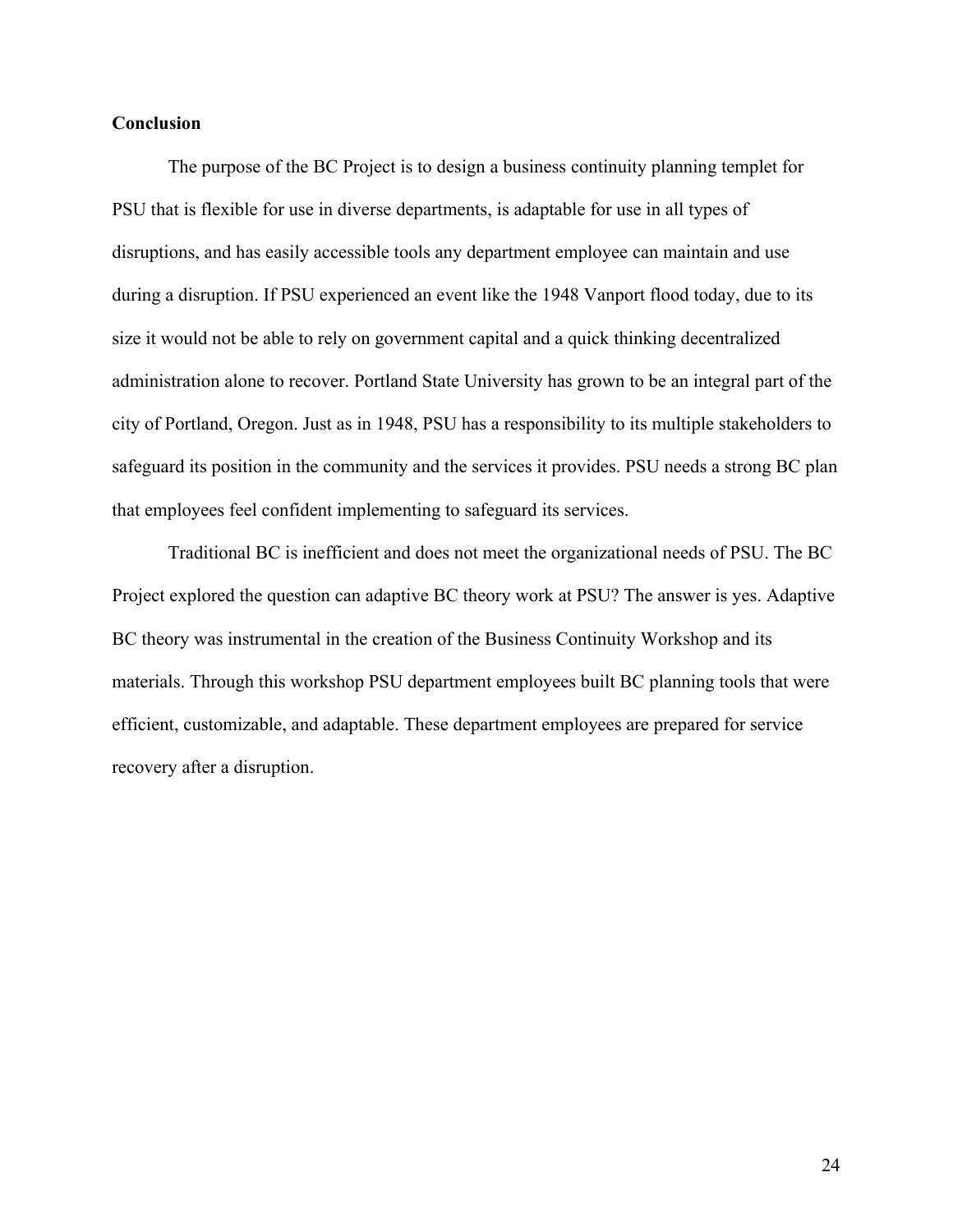

# **Appendix 1: Graph of Pilot Program Final Survey Results.**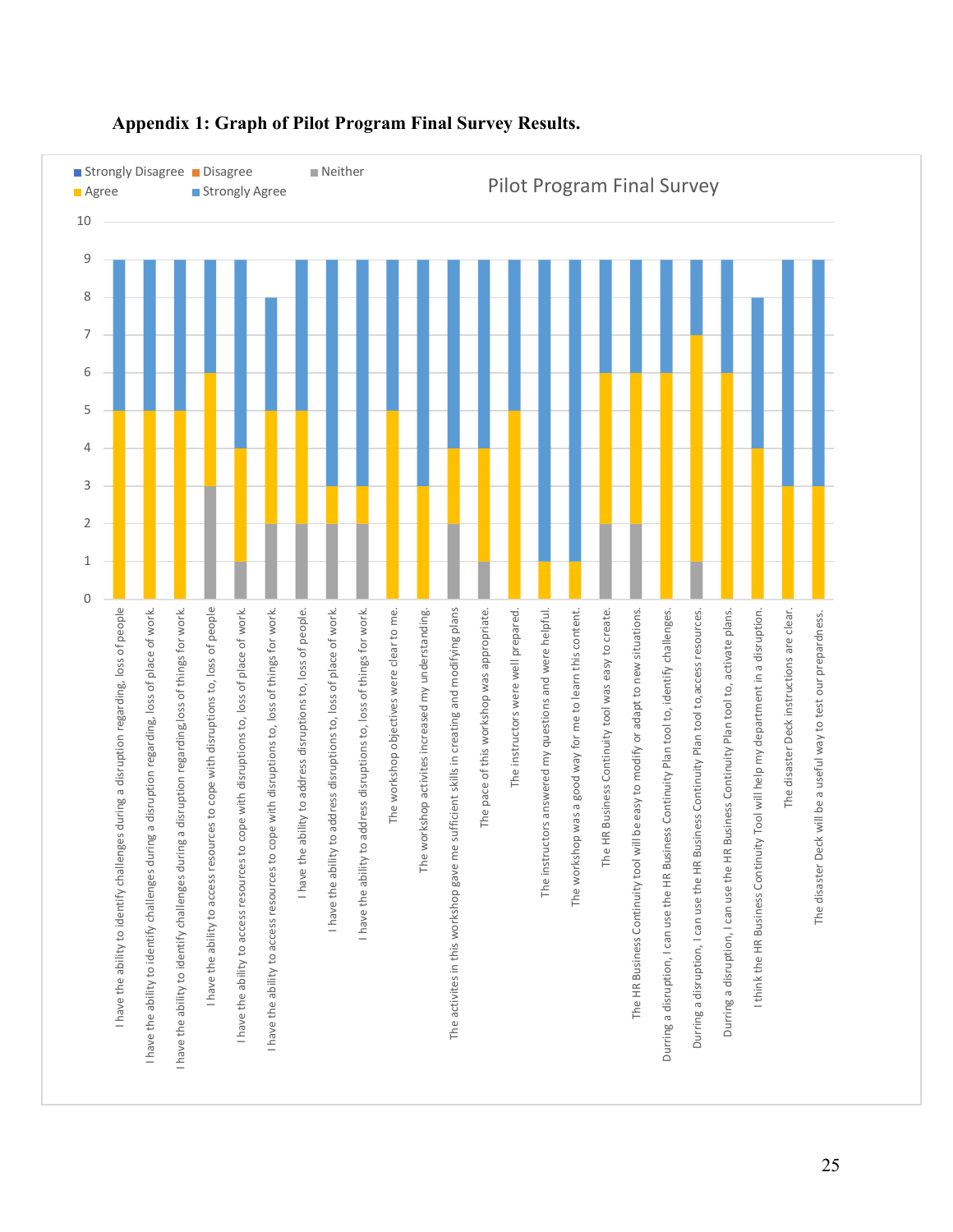# **Appendix B: Business Continuity Workshop Final Survey Open-Ended Question Comments**

Multi-Department Final Survey Open-Ended Question Comments Misc. Response

- This was a great way to get started on this important and often complicated procedures and documentation.
- Very thorough.
- Many thanks very helpful
- Still struggling, exactly how will we use or refer to the documents themselves. Mostly a great tool to keep the discussion going.
- I like the premade tools.
- The disaster deck is helpful to get us thinking, but really need to write down and develop a plan.
- Good flow & knowledgeable leaders.
- The google excel sheet was great, some issues with information transferring over tab to tab, but worked great.
- Great info and strategy Thanks! Enjoyed the disaster deck game.
- Good pace & great interaction. Right amount of time. Thanks for breakfast.
- Union! May decisions will hinge on whether the union will or will not support us.
- In the top 5 most useful presentations put on by PSU in the last 16 years. Well Done!

How will your department integrate continuity planning efforts into your department operations?

- The management team will use the tool  $-$  by completing it more thoroughly and use it identify gaps and weaknesses. Then sub units can discuss in depth.
- We have already begun discussing continuity planning in manager's meetings and this will help us to continue that process. We will continue to fill out the spreadsheet and discuss scenarios as they come up.
- First document our process.
- Take back to director and discuss as a group. Continue writing down SOP and policies.
- We will continue to think about potential impacts to people, places, & things at different scales.
- We will think about this more and identify critical areas of operation to have plans in place to minimize disruption.
- This workshop will improve upon the systems already in place. Making sure we are up to date and have fidelity in our plan.
- We will start building our plan in our monthly staff meetings.
- Discuss plans with all staff in upcoming meetings. Develop SOP's and other resources/procedures from spreadsheet.
- I'll work with our director to better prioritize 5 functions areas to focus on, then will present to team. Will share doc with team as well. Make sure it's a living document.
- Revisit documentation/ how to and update for a wider audience that may be called in to help.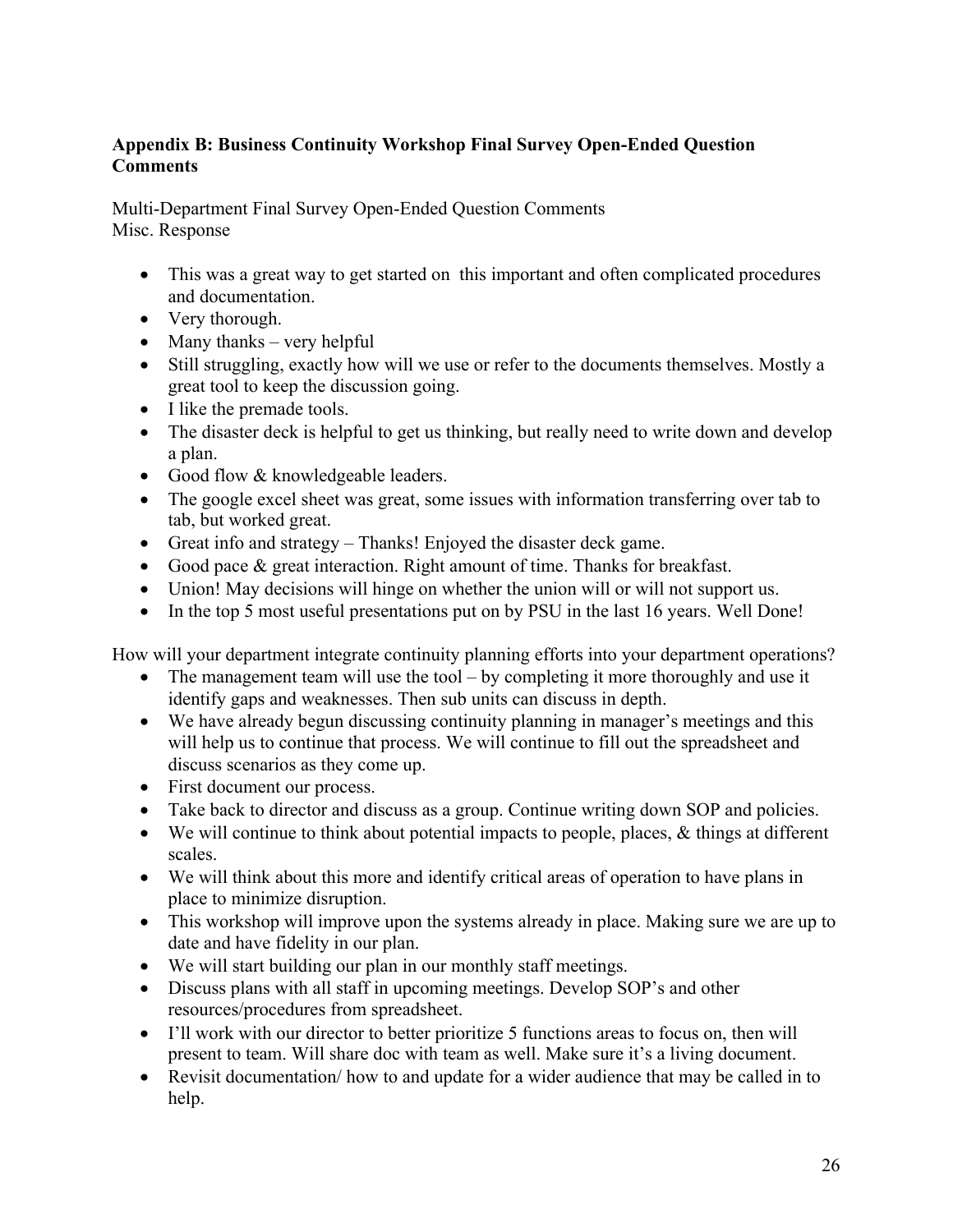- We will build more scenarios. Talk to our leadership team about prioritizing time.
- Set up a schedule for documentation updates on a regular basis. Individual employee contingency plan – identify needs, task distribution. Cross training plan.

What, if any, additional support would be helpful from Emergency Management to further develop your department continuity plan?

- Availability to answer questions.
- Examples of plans that are further along.
- Follow up trainings. (Advanced levels)
- Follow up meetings to continue conversation.
- Ideas in setting up a remote workstation, the different ways you can work remotely and types of permissions to do so. (OIT Process)
- Do department check ins in three months to check our plans.
- More information on how higher level (pres., VP, Provost) would handle term delays, term cancellations etc.

What are the top three things you learned/gained from these workshops?

- Focus on top 5 things. Learning to plan for non-emergency disruptions. Assessing risk & vulnerability of our systems, process.
- Build regional resources, other offices, at colleges across the state. Connect with leaders in other departments. The complexity and impact of continuity planning on units up and down stream.
- Thinking about continuity holistically. Thinking about alternatives we can tap into. Being able to formulate a plan to respond to loss of function.
- Able to identify department critical areas & prioritize needs. Able to begin to think about ways to support critical areas. Gained general understanding of continuity planning to share with department.
- It is important to have several plans in place to make disruptions less impactful. How to critically view your work and make goals to improve continuity planning. Understanding how to set up procedures to support on a small and large scale.
- There are pieces I did not think of that would have a great impact on my students.
- The importance of having SOP's in place. How university partners can help. Impact tour students during disasters/continuity measures.
- The different kinds of disruptions some things I hadn't thought of. Importance of toolkit. Identifying resources ahead of time and asking what one thing can be done now.
- The need to understand if tech/software needs remote desktop or just VPN. Possibility of help/resources from other schools.
- How to break down the plan into bite size pieces. A model. Exploration of topic in general.
- Work roles & operations logistics.

What would you change about these workshops?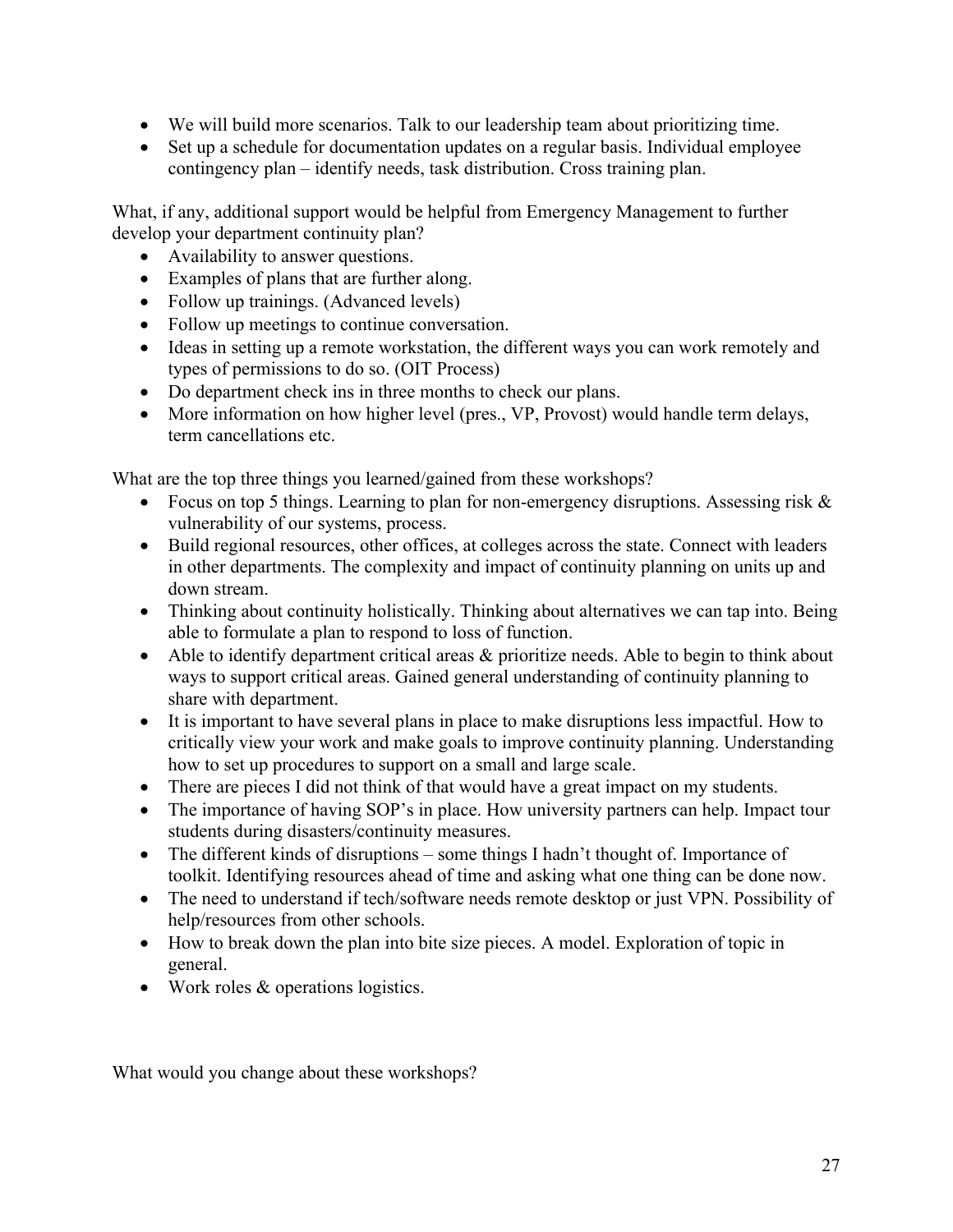- It was a little unclear what tasks should be completed between the two workshops and what we should do as a team to prepare.
- Would have been better if the whole leadership team could have made the time to participate.
- Visual hands on is good. I like the scenario cards, maybe more scenarios.
- More group examples of services.
- There was more time explaining disaster deck then actually using it.
- Better location NASCC is not great location for open discussion. More time spent on disaster deck.
- Need more subject experts from department to attend.
- Add a one hock version to bring back to staff meetings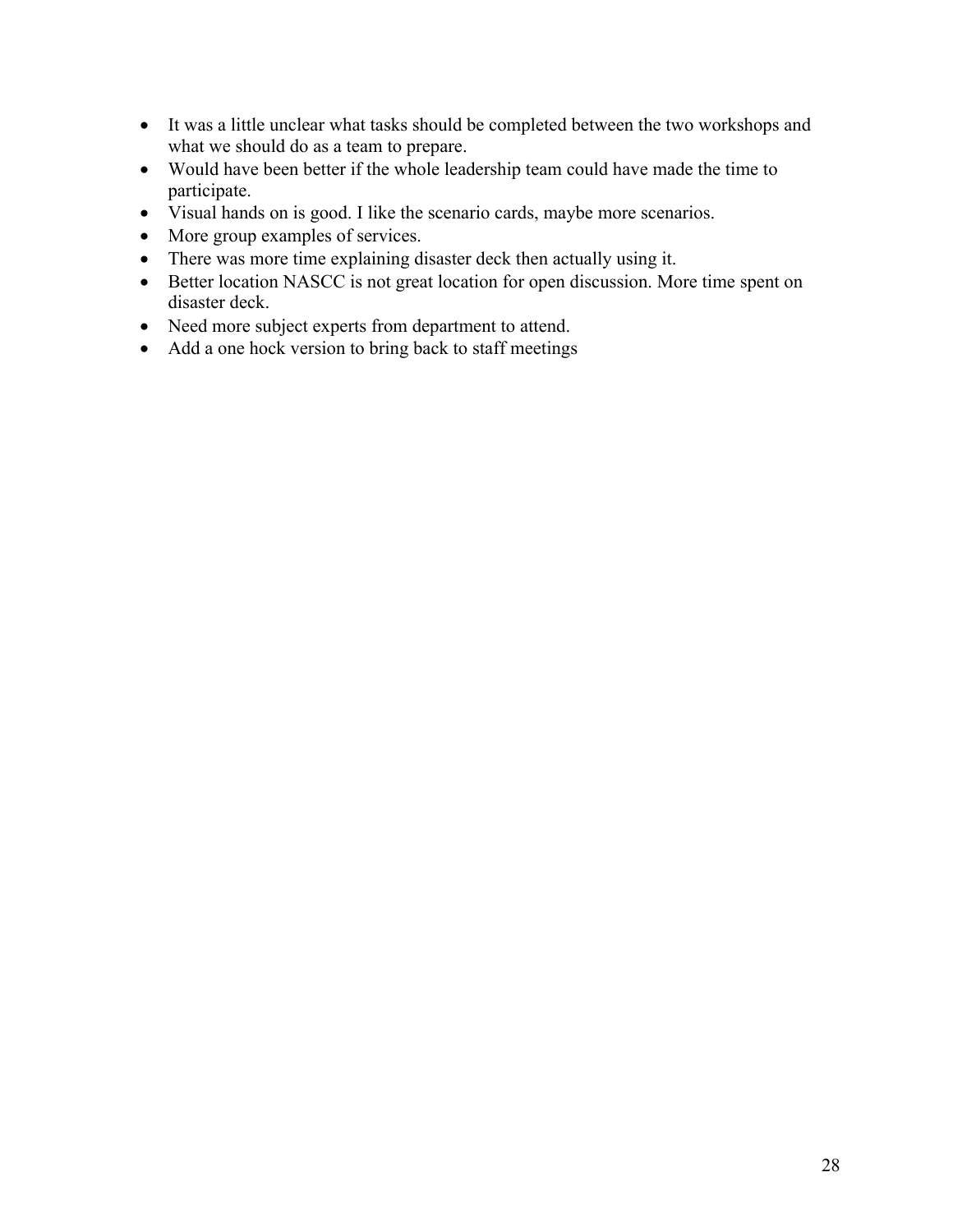

# **Appendix C: Graph of the Business Continuity Seminar Final Survey**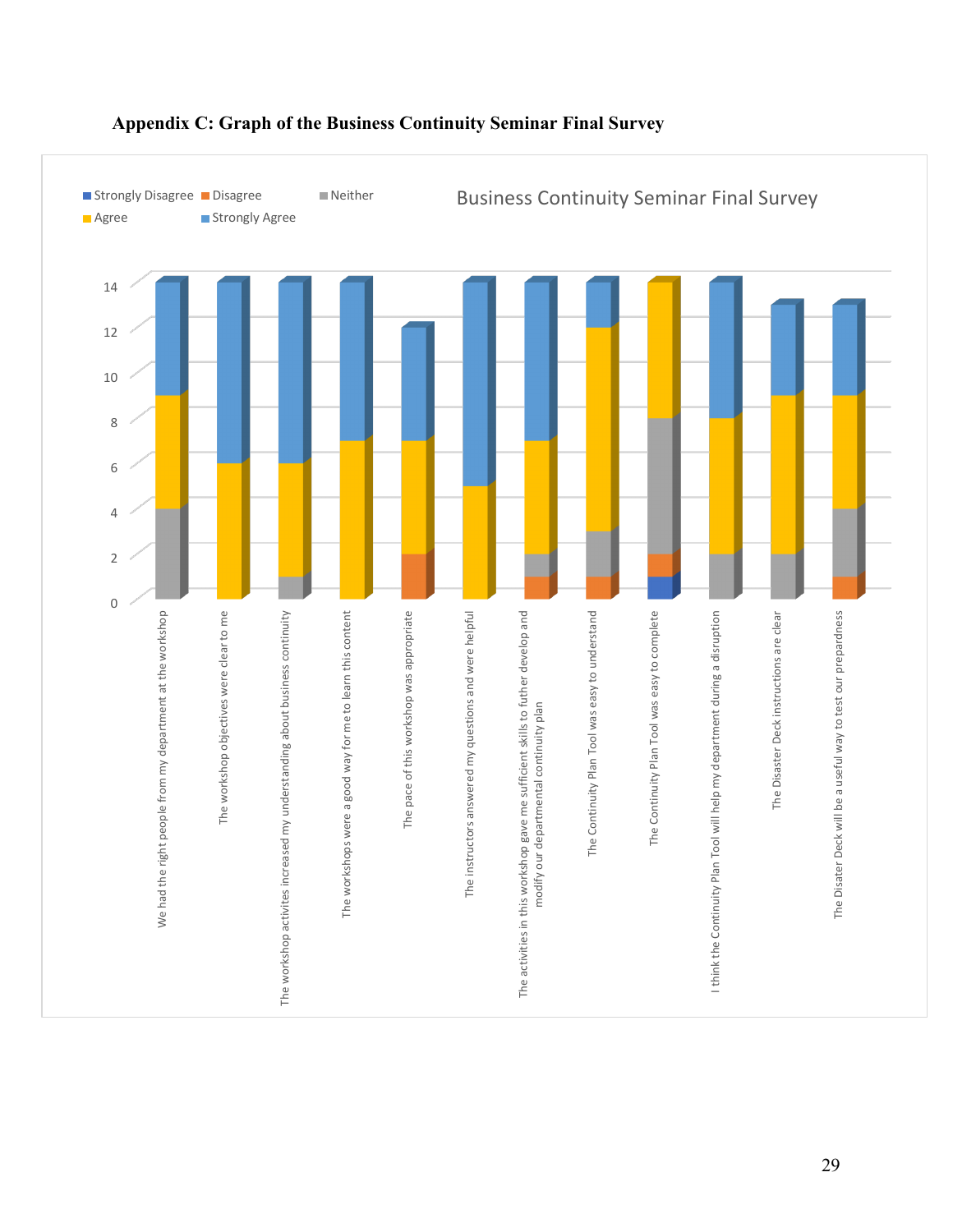# **Works Cited**

- Hatton, Tracy. Grimshaw, Eleanor. Vargo, John. Seville, Erica. "Lessons from Disaster: Creating a Business Continuity Plan That Really Works" *Journal of Business Continuity & Emergency Planning* Vol. 10 No.1. February 2016.
- Herbane, Brahim. October 2010)The Evolution of Business Continuity Management: A Historical Review of Practices and Drivers. *Business History* Vol.52, No 6, 978 – 1002.
- Hermann, C.F. (1963). Some consequences of crisis which limit the viability of organizations. Administrative Science Quarterly, 12, 61–82.
- Jedynak, Piotr. (2013) Business Continuity Management The perspective of Management Science. *International Journal of Contemporary Management* 12 (4), 85 – 96.
- Lindstedt, David Ph.D. Armour, Mark. Noakes-Fry, Kristen. Adaptive Business Continuity: A New Approach. *Rothstein Publishing Collection Book*. 2017.
- Nicoll, Scott R. Owens, Russel W. (Sept. 2013) Emergency Response and Business Continuity: The Next Generation in Planning. *Professional Safety.*
- McGuiness, Martina. Marchand, Robert. (2014) Business Continuity Management in UK Higher Education: A Case Study of Crisis Communication in the Era of Social Media. International Journal of Risk Assessment and Management, Vol. 17, No. 4. Pp. 291 – 310.
- Mitroff, Ian I. Diamond, Michael A. Alpaslan, C. Murat. (Jan Feb. 2006) How Prepared Are America's Colleges and Universities for Major Crises? Assessing the State of Crisis Management. *Change*, Vol. 38, No. 1, pp. 60-67. Taylor & Francis, Ltd.
- Portland State University Digital Exhibits. "Epilogue: The Vanport Flood of 1948" https://exhibits.library.pdx.edu/exhibits/show/from-the-university-archives/vanportcollege--1946-48/epilogue---the-vanport-flood-o. Date Accessed May 30, 2019.
- Portland State University. (2017) About PSU Profile. *Portland State University.* pdx.edu. Date Accessed October 10, 2018.
- Rafferty, John. Murray, Lorraine. (Sept. 7, 2016) "Christchurch Earthquakes of 2010–11, New Zealand" *Encyclopedia Britannica*. Web. Accessed 2-18-2019. britannica.com.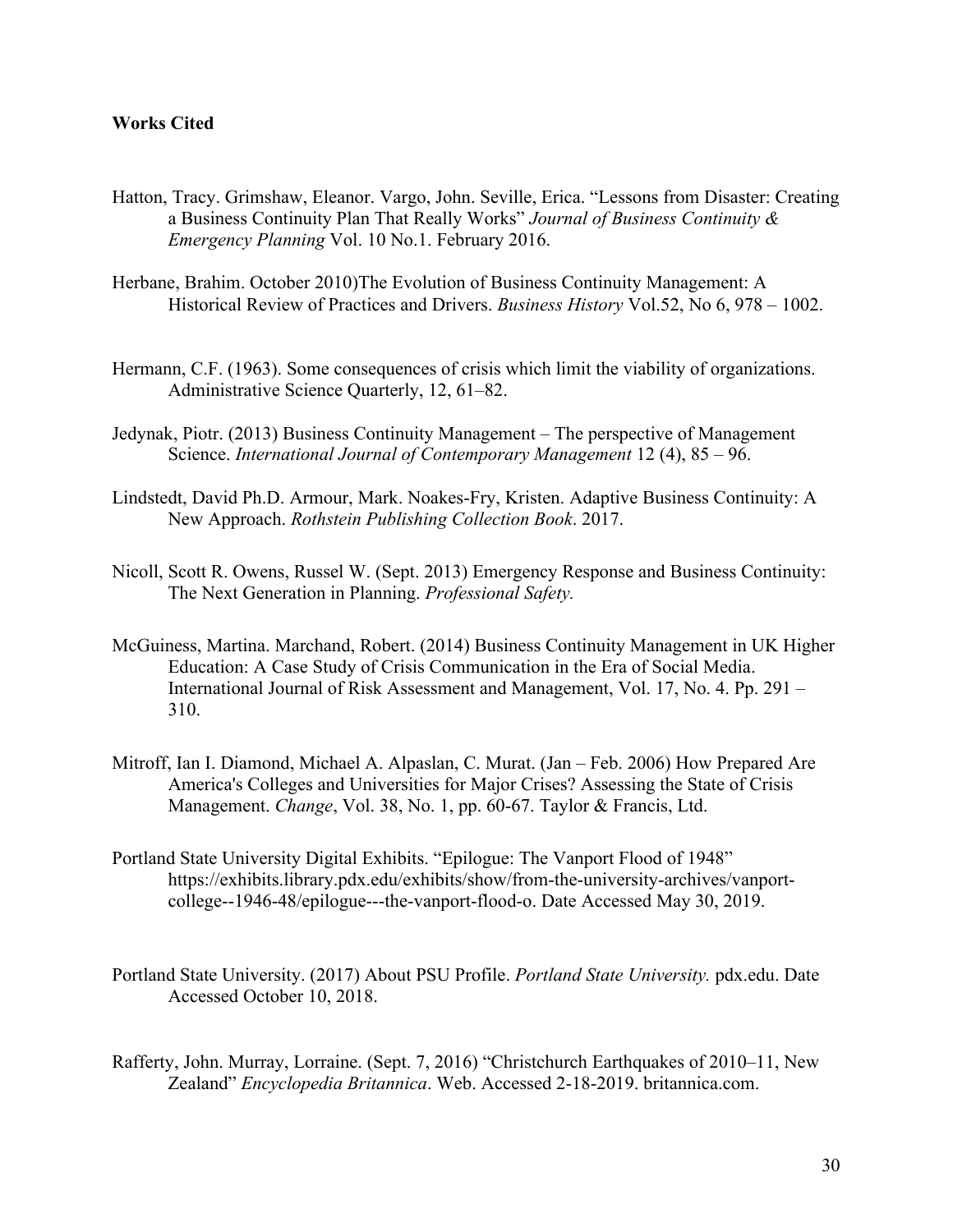- Rafferty, John. Pletcher, Kenneth. (March 4, 2018) "Japan earthquake and tsunami of 2011". *Encyclopedia Britannica*. Web. Accessed 2-18-2019. britannica.com.
- Yancey-Bragg, N'dea. (Aug. 25, 2017) "From Dennis to Matthew: All the Hurricanes That Hit the U.S. Since 2005" *USA Today.* Web. Accessed 2-18-2019. usatoday.com

# **Bibliography**

- Albanese, Joseph. Paturas, James. (March 2018) The Importance of Critical Thinking Skills in Disaster Management. Journal of Business Continuity & Emergency Planning Vol. 11, No. 4, pp. 326 – 334. Henry Stewart Publications LLP.
- Austin, Duke. (Summer 2012) Preparedness Clusters: A Research Note on the Disaster Readiness of Community-Based Organizations. *Sociological Perspectives*, Vol. 55, No. 2, pp. 383-393. Sage Publications, Inc.
- Bestor, Theodore, C. (Nov. 2013) Disasters, Natural and Unnatural: Reflections on March 11, 2011, and Its Aftermath. *The Journal of Asian Studies*, Vol. 72, No. 4, pp. 763-782. Association for Asian Studies.
- Cerullo, Virgina. Cerullo, Michael. (Summer 2004) Business Continuity Planning a Comprehensive Approach. *Information Systems Management Journal*. pp 70 – 78. Auerbach Publications Inc.
- Cook, Jack. Brockport, Sunny. (2015) A Six-Stage Business Continuity and Disaster Recovery Planning Cycle. *SAM Advanced Management Journal*.
- Cupples, Julie. (2012) Boundary crossings and new striations: when disaster hits a neoliberalising campus. *Transactions of the Institute of British Geographers, New Series*, Vol. 37, No. 3(2012), pp. 337-341. Wiley on behalf of The Royal Geographical Society (with the Institute of British Geographers).
- Curry, Gerald. Leflar, James. Glasser, Marc. Loyear, Rachelle, Grey, Briane. Jordan, Tim. Ong, Leonard. Preining, Werner. Sobron, jose Miguel. (2015) How social Media is Transforming Crisis Management and Business Continuity. *Journal of Physical Security*  $(2)$ ,  $15 - 36$ .
- Day, Terence. (2015) Academic Continuity: Staying True to Teaching Values and Objectives in the Face of Course Interruptions. *Teaching & Learning Inquiry: The ISSOTL Journal*, Vol. 3, No. 1, pp. 75-89. University of Calgary on behalf of the International Society for the Scholarship of Teaching and Learning.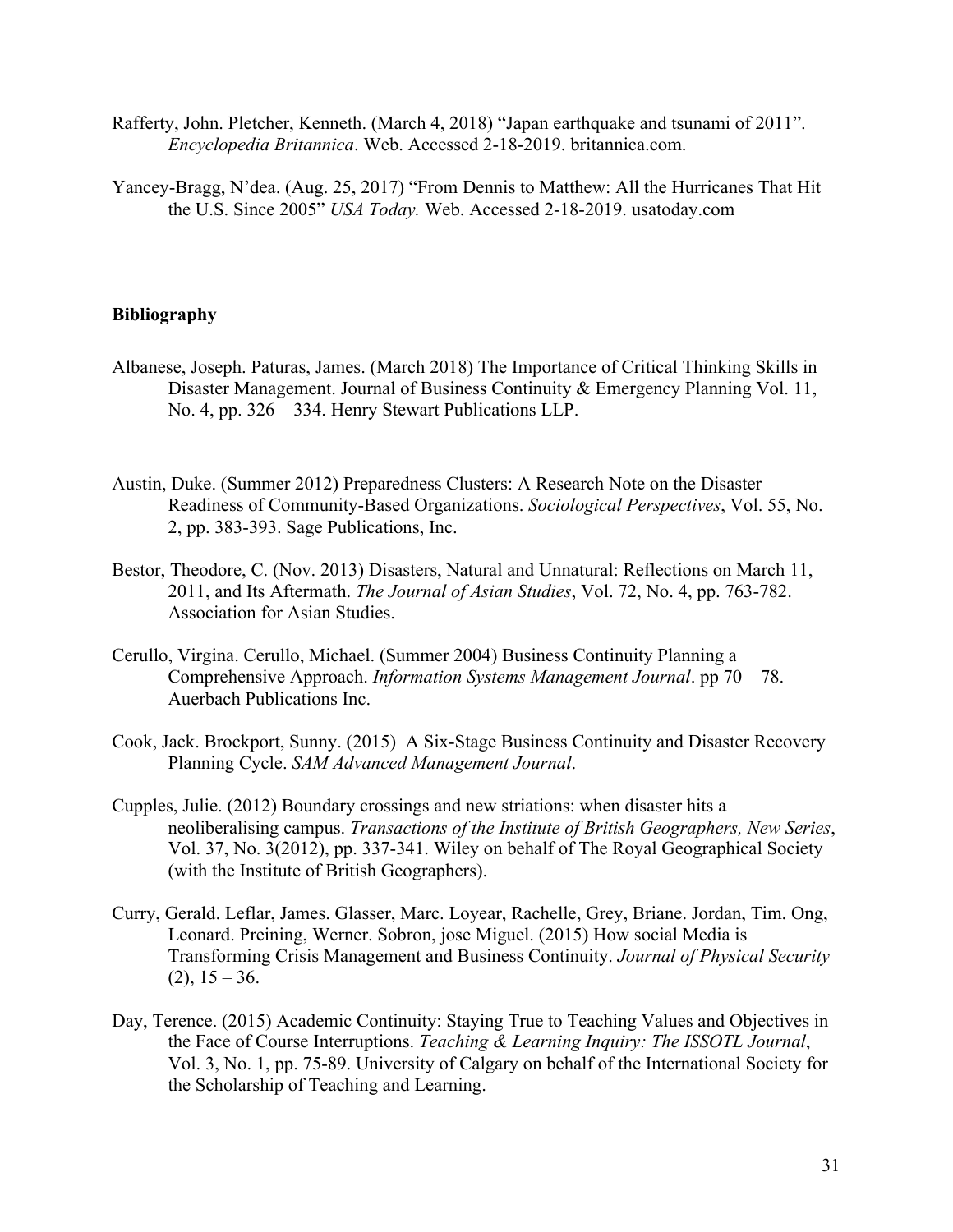- Ekmekci, Ozgur.Bergstrand, Jack. (Autumn 2010) Agility in Higher Education: Planning for Business Continuity in Face of an H1N1 Pandemic. SAM Advanced Management journal. 20 -30.
- Henstra, Daniel. (March/April 2010) Evaluating Local Government Emergency Management Programs: What Framework Should Public Managers Adopt? *Public Administration Review*, Vol. 70, No. 2, pp. 236-246. Wiley on behalf of the American Society for Public Administration.
- Hayashi, Chiemi. Soo, Amey. (2012) Adaptive Leadership in Times of Crisis. *Prism*, Vol. 4. No.1, 78 – 86. Institute for National Strategic Security, National Defense University.
- Hennessey, Morgan. Lee, Brendan. Goldsmith, Timothy. Halvorson, Dave. Hueston, William. McElroy, Kristina. Waters, Katherine. (March 2010) Supporting Business Continuity During a Highly Pathogenic Avian Influenza Outbreak: A Collaboration of Industry, Academia, and Government *Avian Diseases*, Vol. 54, No. 1, Supplement: Proceedings of the Seventh International Symposium on Avian Influenza, pp. 387-389. American Association of Avian Pathologists. –
- Hoetzien, Rama. (2012) Visual Communication in Times of Crisis: The Fukushima Nuclear Accident. *Leonardo*, Vol. 45, No. 2, pp. 113-119. The MIT Press.
- Karasz, Hilary. Bogan, Sharon. Bosslet, Linsey. (November/December 2014) Communicating with the Workforce During Emergencies: Developing an Employee Text Messaging Program in a Local Public Health Setting. *Public Health Reports (1974-)*, Vol. 129, Supplement 4: Outcomes from the Federal Investment in Public Health Systems Research to Strengthen Preparedness and Response. pp. 61-66. Sage Publications, Inc.
- Kirkwood, Alan. (1999) Discounting the Unexpected: The Limitations of Isomorphic Thinking. *Risk Management*, Vol. 1, No. 4, pp. 33-44 Palgrave Macmillan Journals.
- National Fire Protection Association (NFPA). (December 2012) NFPA 1600 Standard on Disaster Emergency Management and Business Continuity Programs 2013. NFPA Standards Council. National Fire Protection Association, Quincy, Massachusetts
- Normile, Dennis. (July 2011) Picking Up the Pieces at Ravaged Tohoku University. *Science, New Series*, Vol. 333, No. 6039 (8 July 2011), pp. 153-155. American Association for the Advancement of Science.
- Orlando, John. (Spring 2007) Business Continuity Planning for Distance Education. *The journal of Continuing Higher Education*, Vol. 55, No. 2, 23 – 29.
- Ready.Gov. Business Continuity Planning. *Department of Homeland Security*. https://www.ready.gov/business/implementation/continuity